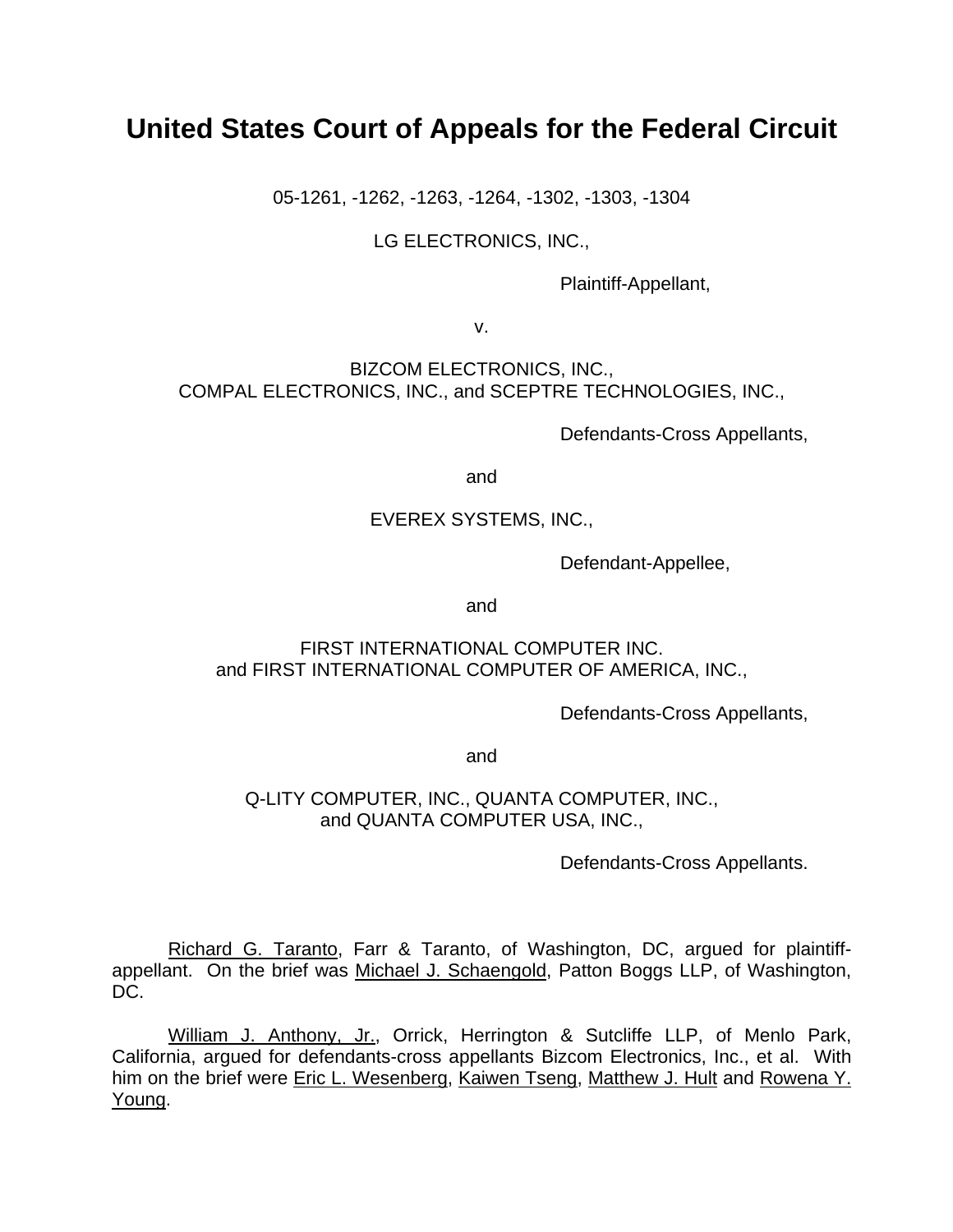Joseph L. Strabala, Law offices of Joseph L. Strabala, of San Francisco, California for defendant-appellee Everex Systems, Inc., joined in the co-defendants' briefs.

Ronald S. Lemieux, Paul, Hastings, Janofsky & Walker LLP, of Palo Alto, California for defendants-cross appellants First International Computer, Inc., et al. Of counsel on the brief was James M. Smith, Squire, Sanders & Dempsey L.L.P., of Palo Alto, California.

Terry D. Garnett, Paul, Hastings, Janofsky & Walker LLP, of Los Angeles, California for defendants-cross appellants Q-Lity Computer, Inc., et al. With him on the brief were Vinent K. Yip, Maxwell A. Fox, Peter J. Wied, Sang N. Dang and Jay C. Chiu. Of counsel was Jeffrey D. Mills, Fulbright & Jaworski L.L.P., of Austin, Texas.

Joel E. Lutzker, Schulte Roth & Zabel LLP, of New York, New York, for amicus curiae Minebea Co., Ltd. With him on the brief were David H. Kagan and Richard Chern.

Steven E. Feldman, Welsh & Katz, Ltd., of Chicago, Illinois, for amicus curiae Papst Licensing GmbH & Co. KG.

Appealed from: United States District Court for the Northern District of California

Judge Claudia Wilken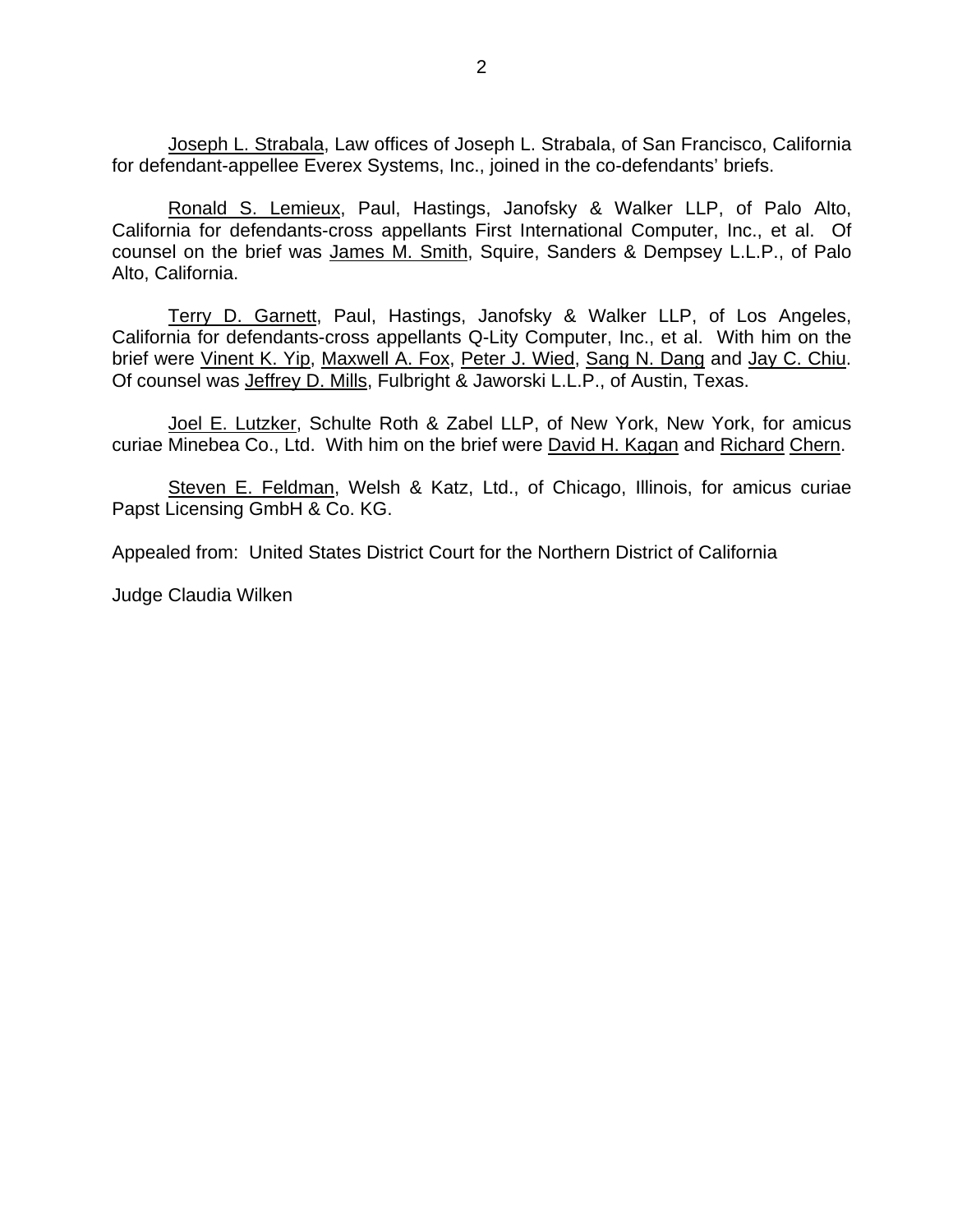# **United States Court of Appeals for the Federal Circuit**

05-1261, -1262, -1263, -1264, -1302, -1303, -1304

# LG ELECTRONICS, INC.,

Plaintiff-Appellant,

v.

BIZCOM ELECTRONICS, INC., COMPAL ELECTRONICS, INC., and SCEPTRE TECHNOLOGIES, INC.,

Defendants-Cross Appellants,

and

## EVEREX SYSTEMS, INC.,

Defendant-Appellee,

and

FIRST INTERNATIONAL COMPUTER INC. and FIRST INTERNATIONAL COMPUTER OF AMERICA, INC.,

Defendants-Cross Appellants,

and

Q-LITY COMPUTER, INC., QUANTA COMPUTER, INC., and QUANTA COMPUTER USA, INC.,

Defendants-Cross Appellants.

DECIDED: July 7, 2006

 $\frac{1}{\sqrt{2}}$  ,  $\frac{1}{\sqrt{2}}$  ,  $\frac{1}{\sqrt{2}}$  ,  $\frac{1}{\sqrt{2}}$  ,  $\frac{1}{\sqrt{2}}$  ,  $\frac{1}{\sqrt{2}}$  ,  $\frac{1}{\sqrt{2}}$  ,  $\frac{1}{\sqrt{2}}$  ,  $\frac{1}{\sqrt{2}}$  ,  $\frac{1}{\sqrt{2}}$  ,  $\frac{1}{\sqrt{2}}$  ,  $\frac{1}{\sqrt{2}}$  ,  $\frac{1}{\sqrt{2}}$  ,  $\frac{1}{\sqrt{2}}$  ,  $\frac{1}{\sqrt{2}}$ 

 $\frac{1}{\sqrt{2\pi}}$  ,  $\frac{1}{\sqrt{2\pi}}$  ,  $\frac{1}{\sqrt{2\pi}}$  ,  $\frac{1}{\sqrt{2\pi}}$  ,  $\frac{1}{\sqrt{2\pi}}$  ,  $\frac{1}{\sqrt{2\pi}}$  ,  $\frac{1}{\sqrt{2\pi}}$  ,  $\frac{1}{\sqrt{2\pi}}$  ,  $\frac{1}{\sqrt{2\pi}}$  ,  $\frac{1}{\sqrt{2\pi}}$  ,  $\frac{1}{\sqrt{2\pi}}$  ,  $\frac{1}{\sqrt{2\pi}}$  ,  $\frac{1}{\sqrt{2\pi}}$  ,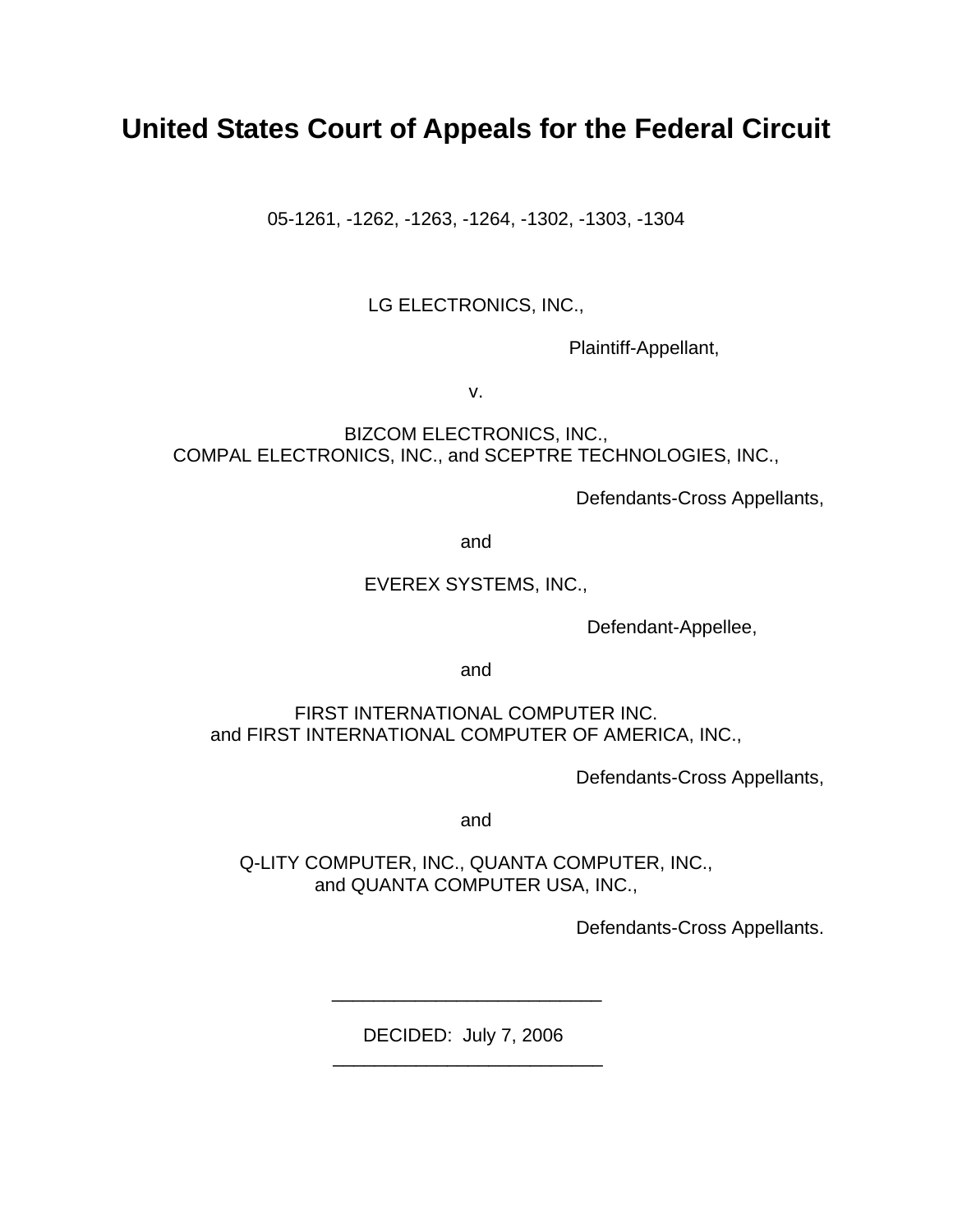## Before MICHEL, Chief Judge, NEWMAN, and MAYER, Circuit Judges.

## MAYER, Circuit Judge.

 LG Electronics, Inc. ("LGE") appeals from the final judgment of the United States District Court for the Northern District of California, which granted summary judgment of noninfringement of U.S. Patent Nos. 4,918,645; 5,077,733; 4,939,641; 5,379,379; and 5,892,509 in favor of Bizcom Electronics, Inc.; Compal Electronics, Inc.; Sceptre Technologies, Inc.; First International Computer, Inc.; First International Computer of America, Inc.; Q-Lity Computer, Inc.; Quanta Computer, Inc.; Quanta Computer USA, Inc.; and Everex Systems, Inc. (collectively "defendants"). LG Elecs., Inc. v. Ausustek Computer, Inc., Nos. C-01-1375, -1552, -1594, -2187 (N.D. Cal. Jan. 31, 2005); LG Elecs., Inc. v. Ausustek Computer, Inc., Nos. C-01-1375, -1594, -2187, -1552 (N.D. Cal. Nov. 30, 2004); LG Elecs., Inc. v. Ausustek Computer, Inc., 248 F. Supp. 2d 912 (N.D. Cal. 2003); LG Elecs., Inc. v. Ausustek Computer, Inc., Nos. C-01-326, -1375, -1594, - 2187, -1552 (N.D. Cal. Aug. 20, 2002) ("Intel I"). LGE also appeals and defendants cross appeal various claim construction rulings by the trial court. LG Elecs., Inc. v. Ausustek Computer, Inc., Nos. C-01-00326, -01375, -01594, -02187, -01552 (N.D. Cal. Aug. 20, 2002) ("Claim Construction Order"). Defendants First International Computer, Inc.; First International Computer of America, Inc.; Q-Lity Computer, Inc.; Quanta Computer, Inc.; and Quanta Computer USA, Inc. also cross appeal the denial of summary judgment based on their implied license defense. LG Elecs., Inc., 248 F. Supp. 2d 912.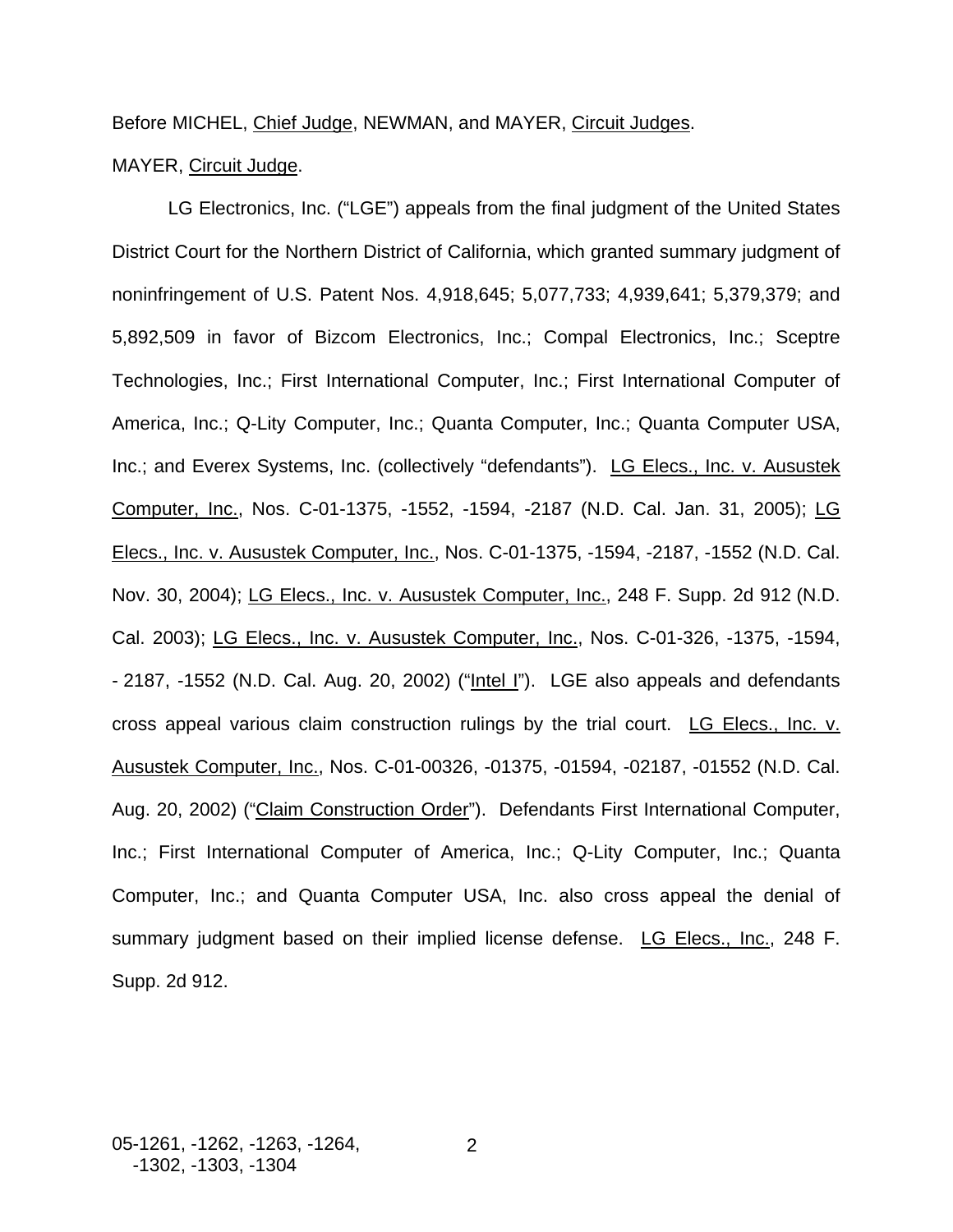### **Background**

LGE is the owner of patents relating to personal computers, including U.S. Patents Nos. 4,918,645 (disclosing systems and methods that increase the bandwidth efficiency of a computer's system bus); 5,077,733 (claiming, in relevant part, a method that controls the access of a device to a bus shared by multiple devices); 4,939,641 (claiming, in relevant part, a system for ensuring that outdated data is not retrieved from memory); 5,379,379 (claiming a system and method for ensuring that outdated data is not retrieved from memory); and 5,892,509 (claiming networked computers capable of sharing certain video images). LGE sued defendants alleging infringement of these patents.

Defendants purchase microprocessors and chipsets from Intel or its authorized distributors and install them in computers. Intel is authorized to sell these products to defendants under an agreement with LGE. However, pursuant to this agreement, Intel notified defendants that, although it was licensed to sell the products to them, they were not authorized under that agreement to combine the products with non-Intel products. LGE brought suit against defendants, asserting that the combination of microprocessors or chipsets with other computer components infringes LGE's patents covering those combinations. LGE did not assert patent rights in the microprocessors or chipsets themselves.

After construing the patent claims, the trial court granted summary judgment of noninfringement of each patent. It determined that there was no implied license to any defendant, but that, with the exception of the '509 patent, LGE's rights in any system claims were exhausted. The court also found that LGE was contractually barred from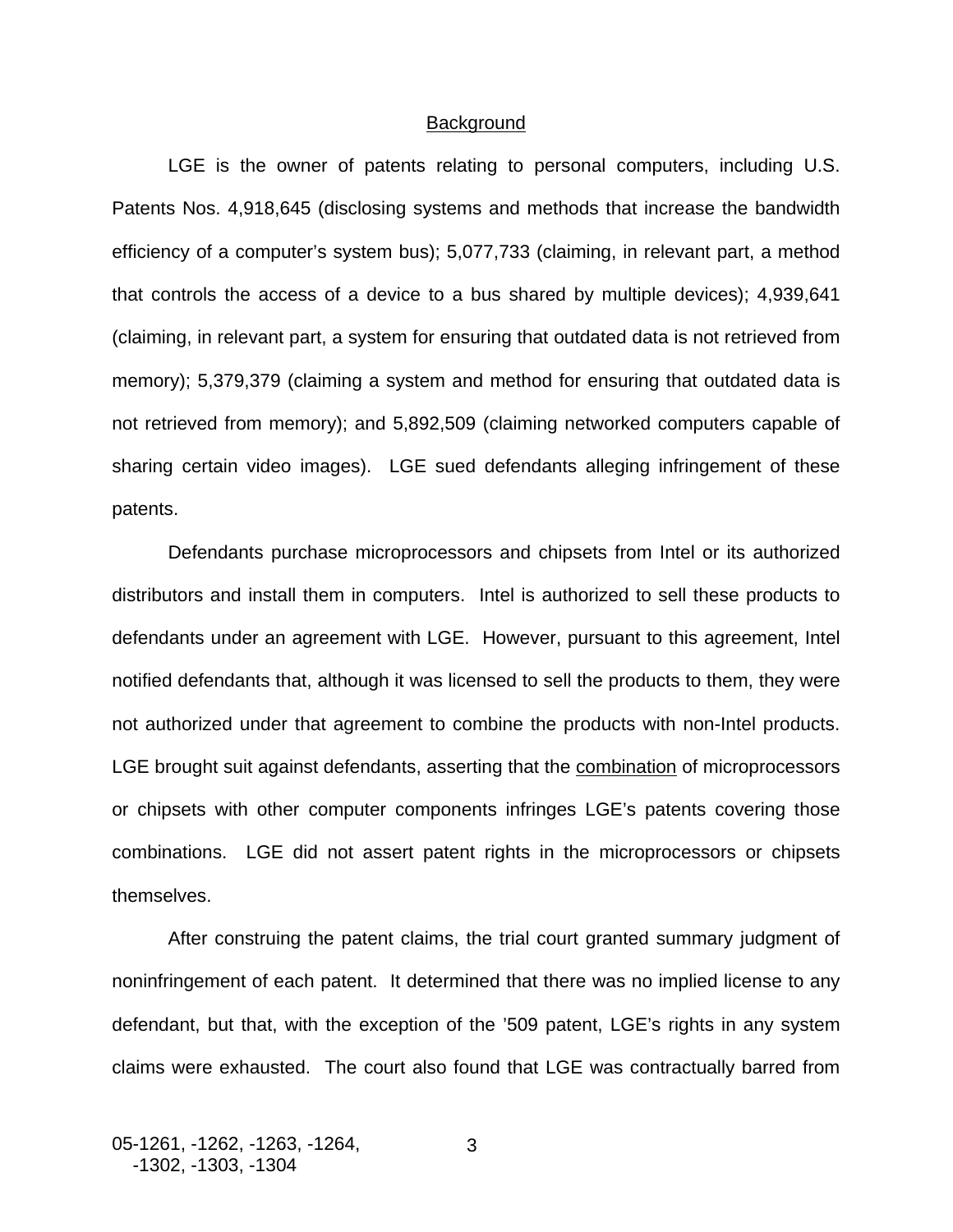asserting infringement of the '509 patent against defendants. It found the '645, '733, and '379 patents not infringed after applying its claim construction to the accused methods and devices. We have jurisdiction under 28 U.S.C. § 1295(a)(1).

## **Discussion**

"We review the trial court's grant of summary judgment without deference, reapplying the same standard as the trial court." Lacavera v. Dudas, 441 F.3d 1380 (Fed. Cir. 2006) (citing Star Fruits S.N.C. v. United States, 393 F.3d 1277, 1281 (Fed. Cir. 2005)). Summary judgment is appropriate "if the pleadings, depositions, answers to interrogatories, and admissions on file, together with the affidavits, if any, show that there is no genuine issue as to any material fact and that the moving party is entitled to a judgment as a matter of law." Fed. R. Civ. P. 56(c). We review claim construction de novo. Cybor Corp. v. FAS Techs., Inc., 138 F.3d 1448, 1456 (Fed. Cir. 1998) (en banc).

## I. Implied License<sup>[1](#page-5-0)</sup>

 $\overline{a}$ 

"In a suit for patent infringement, the burden of proving the establishment of an implied license falls upon the defendant." Bandag, Inc. v. Al Bolser's Tire Stores, Inc., 750 F.2d 903, 924 (Fed. Cir. 1984) (citing Bassick Mfg. Co. v. Adams Grease Gun Corp., 54 F.2d 285, 286 (2d Cir. 1931)). To prevail, defendants were required to establish that the products have no noninfringing uses and that "the circumstances of the sale . . . 'plainly indicate that the grant of a license should be inferred."" Met-Coil

<span id="page-5-0"></span><sup>1</sup> First International Computer, Inc.; First International Computer of America, Inc.; Q-Lity Computer, Inc.; Quanta Computer, Inc.; and Quanta Computer USA, Inc. are the defendants challenging the trial court's implied license ruling.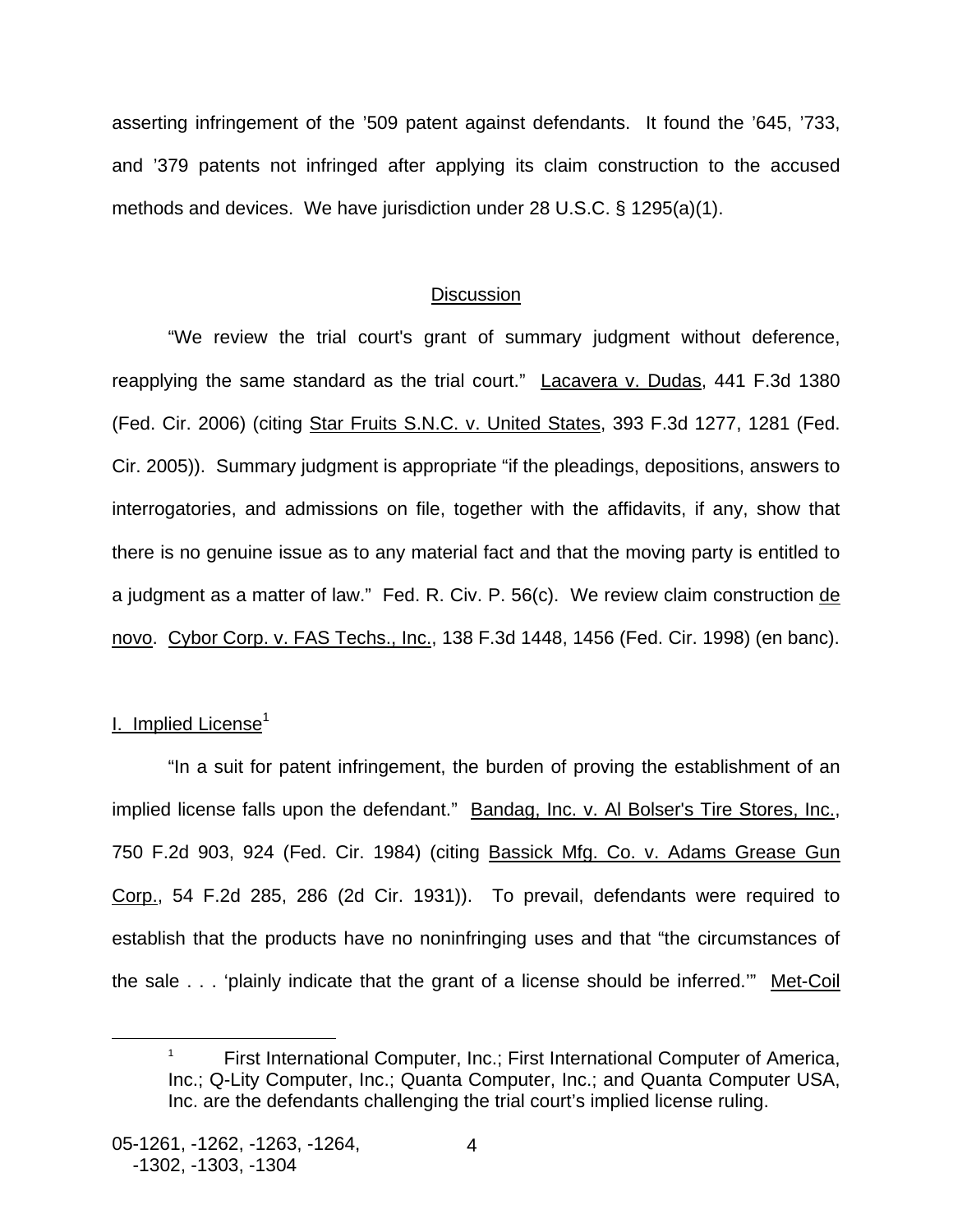Sys. Corp. v. Korners Unlimited, Inc., 803 F.2d 684, 686 (Fed. Cir. 1986) (quoting Bandag, Inc., 750 F.2d at 925). The trial court found, and we agree, that Intel's sales of its licensed products to defendants do not warrant the inference of a license with respect to the asserted patents. Regardless of any noninfringing uses, Intel expressly informed them that Intel's license agreement with LGE did not extend to any of defendants' products made by combining an Intel product with non-Intel products. In light of this express disclaimer, no license can be implied.

### II. Patent Exhaustion

 The patents asserted by LGE do not cover the products licensed to or sold by Intel; they cover those products when combined with additional components. The trial court, nevertheless, found that the system claims in all patents except the '509 patent were exhausted, but that the exhaustion doctrine did not apply to the method claims. We reverse the trial court's holding with respect to the system claims and affirm with respect to the method claims.

It is axiomatic that the patent exhaustion doctrine, commonly referred to as the first sale doctrine, is triggered by an unconditional sale. See Mitchell v. Hawley, 83 U.S. 544, 547 (1873). "[A]n unconditional sale of a patented device exhausts the patentee's right to control the purchaser's use of the device thereafter. The theory behind this rule is that in such a transaction, the patentee has bargained for, and received, an amount equal to the full value of the goods. This exhaustion doctrine, however, does not apply to an expressly conditional sale or license. In such a transaction, it is more reasonable to infer that the parties negotiated a price that reflects only the value of the 'use' rights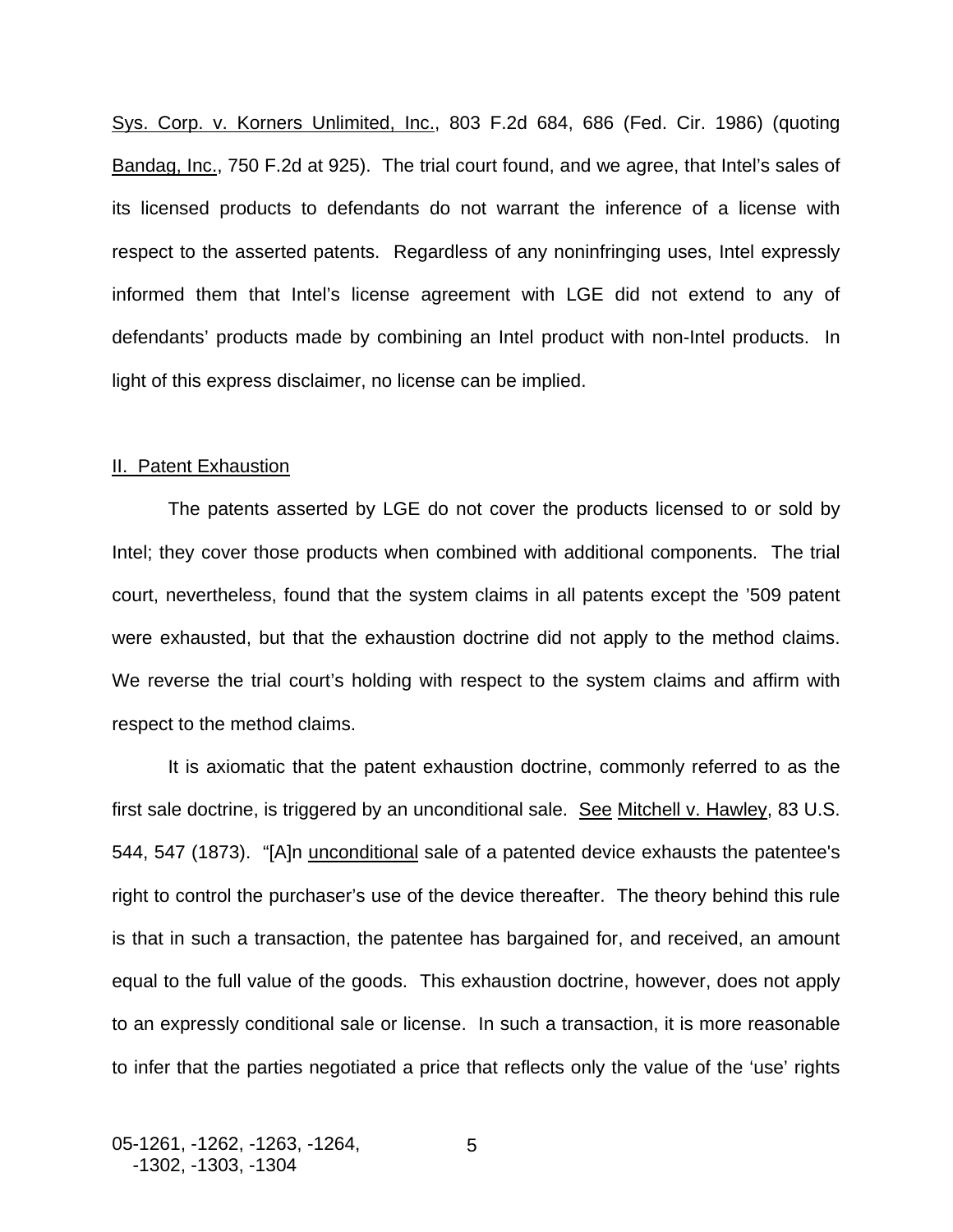conferred by the patentee." B. Braun Med. Inc. v. Abbott Labs., 124 F.3d 1419, 1426 (Fed. Cir. 1997) (discussing Mallinckrodt, Inc. v. Medipart, Inc., 976 F.2d 700, 708 (Fed. Cir. 1992)) (emphasis added and citations omitted).

There are two sales at issue here. First, prior to this litigation, LGE granted Intel a license covering its entire portfolio of patents on computer systems and components. This transaction constitutes a sale for exhaustion purposes. See United States v. Masonite Corp., 316 U.S. 265, 278 (1942). Second, with LGE's authorization, Intel sold its microprocessors and chipsets to each defendant. Notably, this sale involved a component of the asserted patented invention, not the entire patented system.

The trial court issued two orders on patent exhaustion. The first is unclear about which sale the court relied upon in holding LGE's system patent rights exhausted with respect to defendants, but we understand it to be LGE's license to Intel. Intel I at 9-10. However, the second order, which reaffirmed the first, clearly relied on Intel's sale of its microprocessors and chipsets to defendants as the exhausting sale. LG Elecs., Inc., 248 F. Supp. 2d at 917. In finding the unconditional sale requirement satisfied, the court concluded that although "LGE is entitled to impose conditions on the sale of the essential components of its patented products does not mean that it actually did so here. To the contrary, defendants' purchase of the microprocessors and chipsets from Intel was unconditional, in that defendants' purchase of the microprocessors and chipsets from Intel was in no way conditioned on their agreement not to combine the Intel microprocessors and chipsets with other non-Intel parts and then sell the resultant products." Id. at 916-17. We disagree.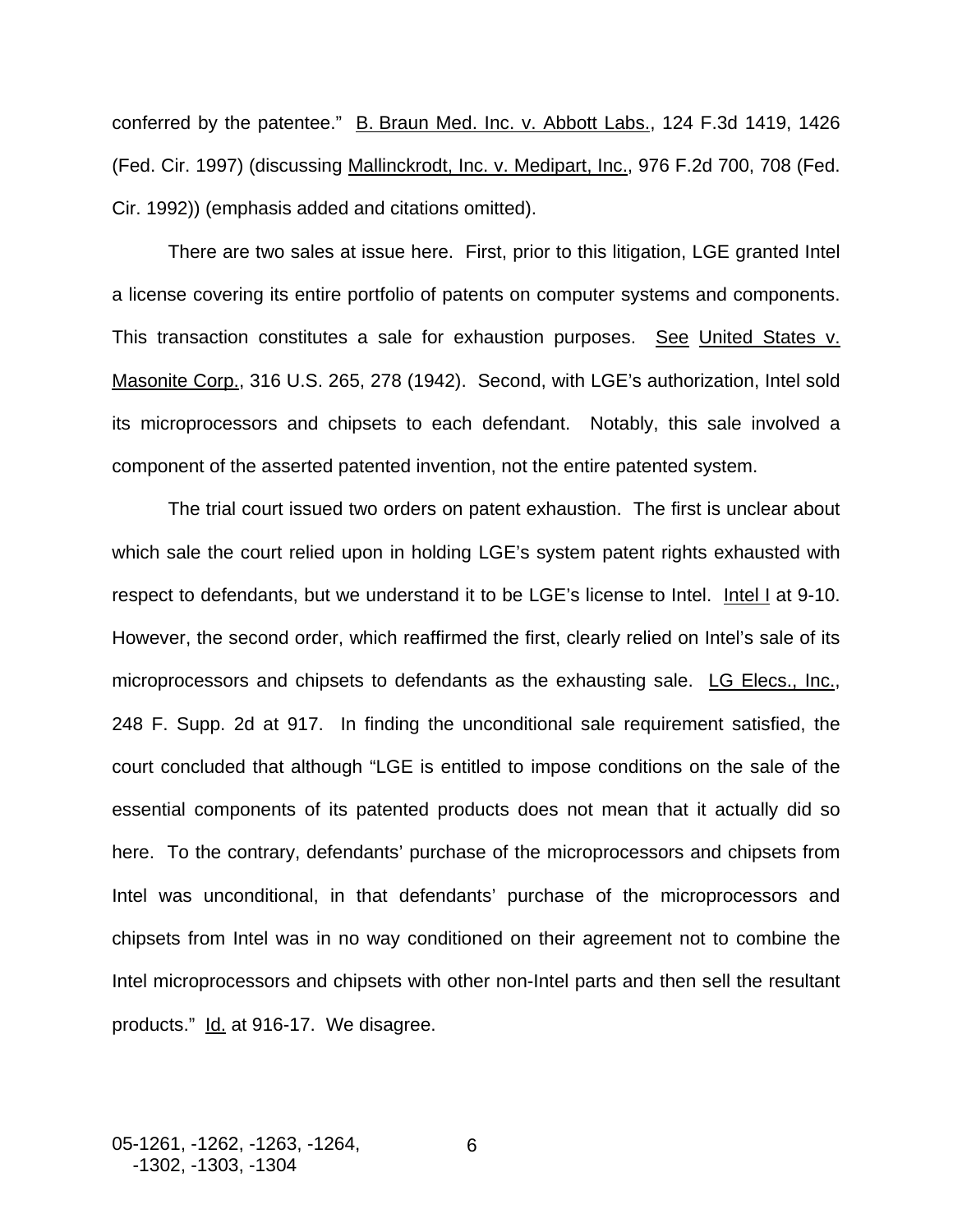The LGE-Intel license expressly disclaims granting a license allowing computer system manufacturers to combine Intel's licensed parts with other non-Intel components. Moreover, this conditional agreement required Intel to notify its customers of the limited scope of the license, which it did. Although Intel was free to sell its microprocessors and chipsets, those sales were conditional, and Intel's customers were expressly prohibited from infringing LGE's combination patents. Cf. N.Y. U.C.C. Law § 2-202 (allowing contracts to be supplemented by consistent additional terms unless the writing is intended to be complete and exclusive). The "exhaustion doctrine . . . does not apply to an expressly conditional sale or license," B. Braun Med. Inc., 124 F.3d at 1426, so LGE's rights in asserting infringement of its system claims were not exhausted.

 Conversely, the trial court declined to find LGE's asserted method claims exhausted. Several defendants contest this ruling on cross-appeal, and we reject their challenge. Based on the above reasoning, even if the exhaustion doctrine were applicable to method claims, it would not apply here because there was no unconditional sale. However, the sale of a device does not exhaust a patentee's rights in its method claims. Glass Equip. Dev., Inc. v. Besten, Inc., 174 F.3d 1337, 1341 n.1 (Fed. Cir. 1999) (citing Bandag, Inc., 750 F.2d 903, 924 (Fed. Cir. 1984)). The court was correct.

#### **III. '509 Patent**

 The '509 patent discloses a system of networked computers capable of sharing video images. The trial court's exhaustion ruling did not extend to the '509 patent;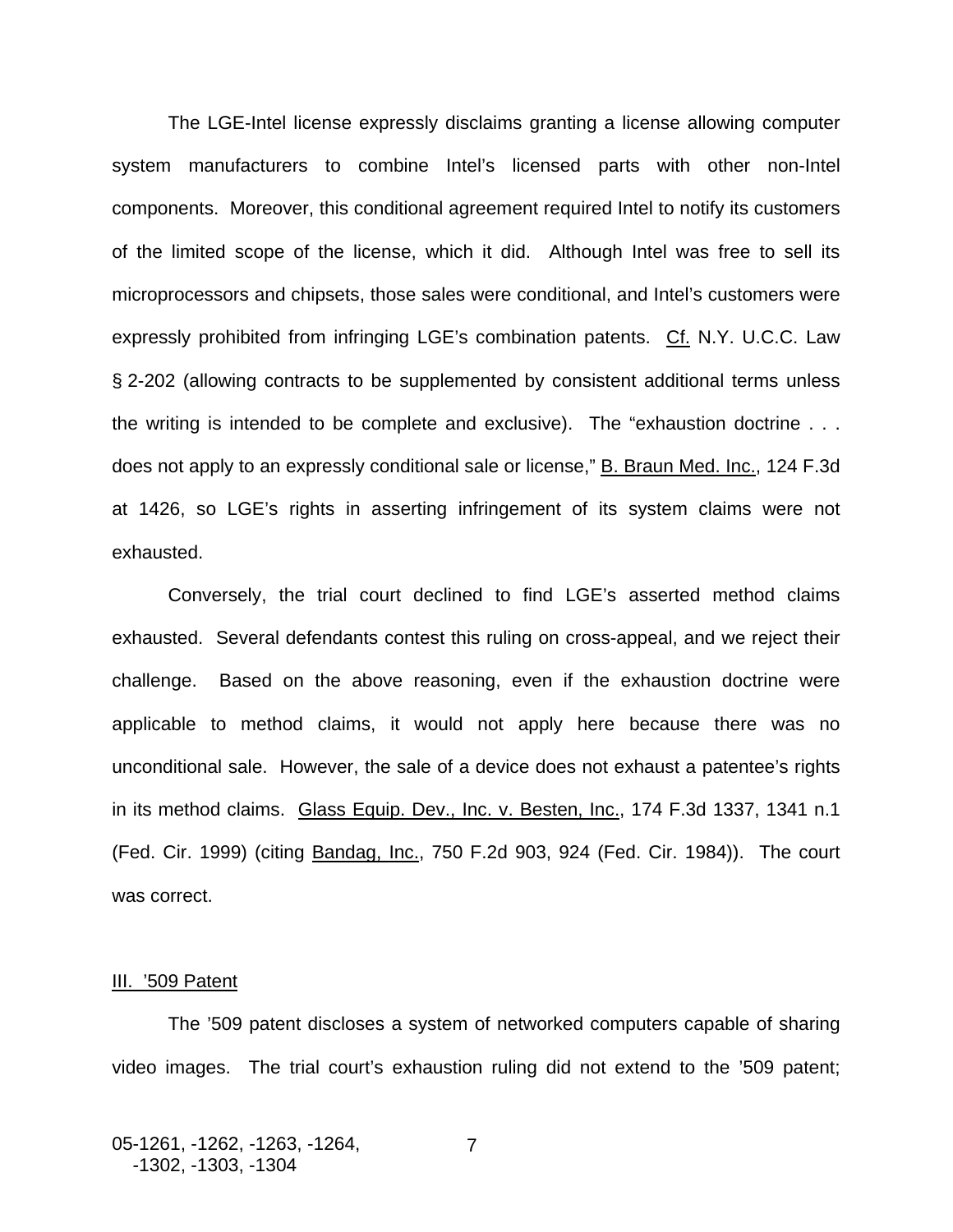instead it granted summary judgment of noninfringement on the ground that LGE was contractually barred from asserting infringement of the '509 patent claims against defendants. This conclusion was based on a non-assertion provision in a contract between LGE and Microsoft, which barred LGE from suing "[Microsoft], its suppliers, their subsidiaries, or their licensees." $2$  The court concluded that defendants were included within this class of parties. Because a genuine issue of material fact exists as to whether defendants fall within the protection of this contract provision, we reverse the trial court's grant of summary judgment of noninfringement.

In determining whether LGE is barred under the LGE-Microsoft agreement from suing defendants for infringement, the dispositive issue is whether each defendant is a Microsoft licensee. Defendants are third-party installers ("TPIs") that assemble computers for original equipment manufacturers ("OEMs"). The OEMs have licenses with Microsoft, and it is undisputed that defendants were authorized to install Microsoft's products on the systems they manufacture. It is unclear, however, whether defendants' authorization was under "have made" rights of the OEMs' agreements with Microsoft, whereby the OEM would be authorized to use a third party for completing work on its

<u>.</u>

<span id="page-9-0"></span> $2^2$  The relevant contract provision provides:

<sup>{</sup>As partial consideration for the rights granted to [[LGE] under the License Agreement(s), [LGE] agrees not to (A) sue, or (B) bring, prosecute, assist or participate in any judicial, administrative or other proceedings of any kind against [Microsoft], its Suppliers, their subsidiaries, or their licensees (including without limitation [original equipment manufacturer] customers and end users) for infringement of [LGE's] Patents . . . which occurs during the Immunity period . . . on account of the manufacture, use, sale, or distribution of . . . [the product's licensed to LGE by Microsoft].}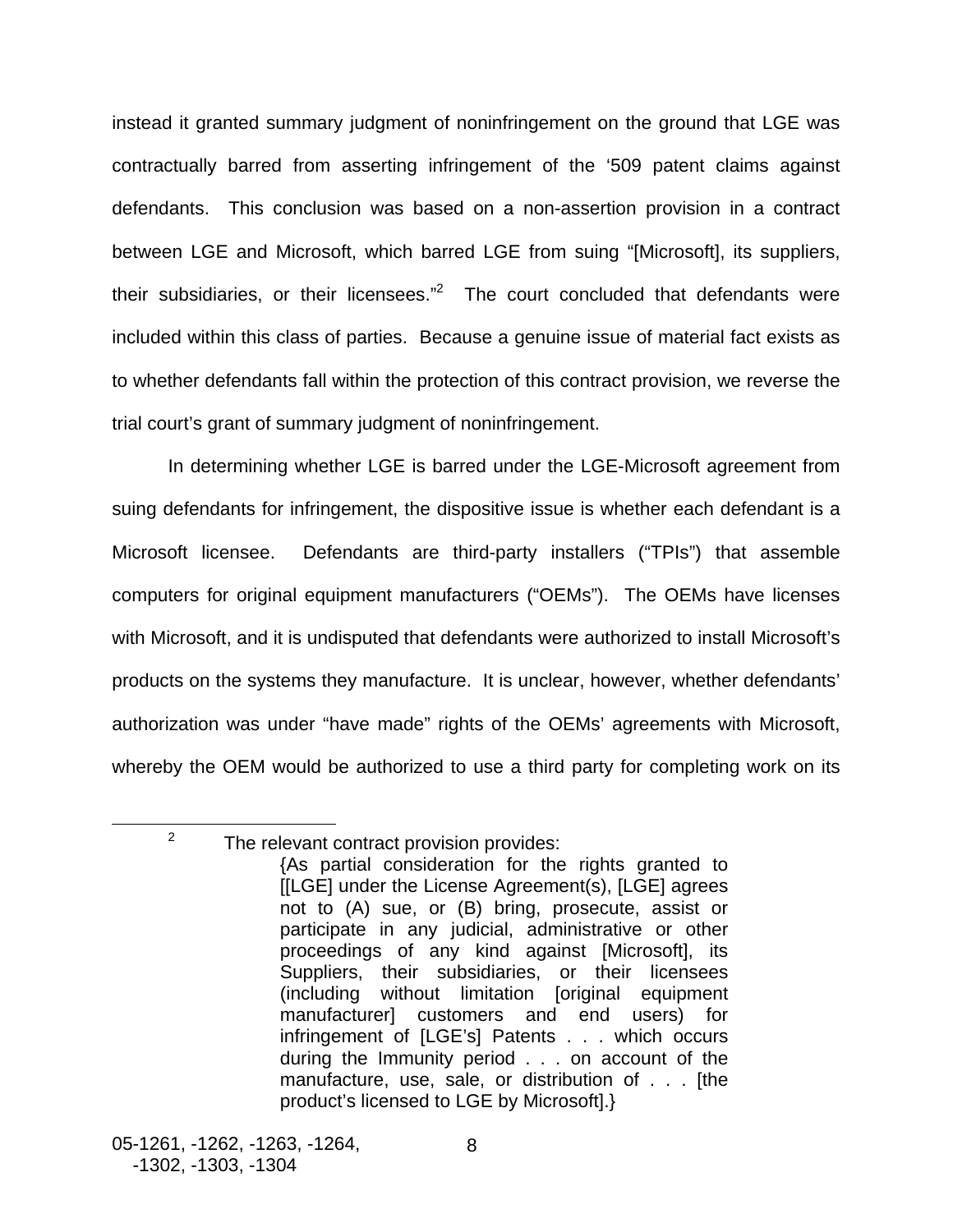behalf, or whether such authorization was as a sublicensee. If the work was authorized solely by an OEM's have made rights, and if that OEM were not authorized to grant sublicenses under its agreement with Microsoft, then defendants may not be "licensees" protected by the LGE-Microsoft non-assertion provision. Cf. Cyrix Corp. v. Intel Corp., 77 F.3d 1381, 1388 (Fed. Cir. 1996) (distinguishing "have made rights" from sublicenses). A genuine issue of material fact exists as to each defendant's status.

On remand, defendants must establish that LGE is contractually barred from pursuing infringement claims against them. See McCoy v. Mitsuboshi Cutlery, Inc., 67 F.3d 917, 920 (Fed. Cir. 1995). Although the parties have relied on the LGE-Microsoft agreement in arguing whether or not defendants are Microsoft licensees, that agreement is not the proper focus. It is the agreements between each OEM and each defendant, and those between Microsoft and the OEM hiring each defendant that matter.

The record indicates that FIC was both a TPI and an OEM. As an OEM, it had a license from Microsoft, and therefore falls squarely within the scope of protected parties under the non-assertion provision. However, the contract provision only bars suit against Microsoft licensees for infringement "on account of" the manufacture, use, sale, or distribution of Microsoft's products. LGE does not dispute that there is no infringement absent the Microsoft software in the accused devices, since the software satisfies some, but not all, limitations of the '509 patent claims. However, LGE argues that any infringement was not "on account of" the use of Microsoft products. The trial court rejected this argument, essentially reading the "on account of language" as a "but for" requirement.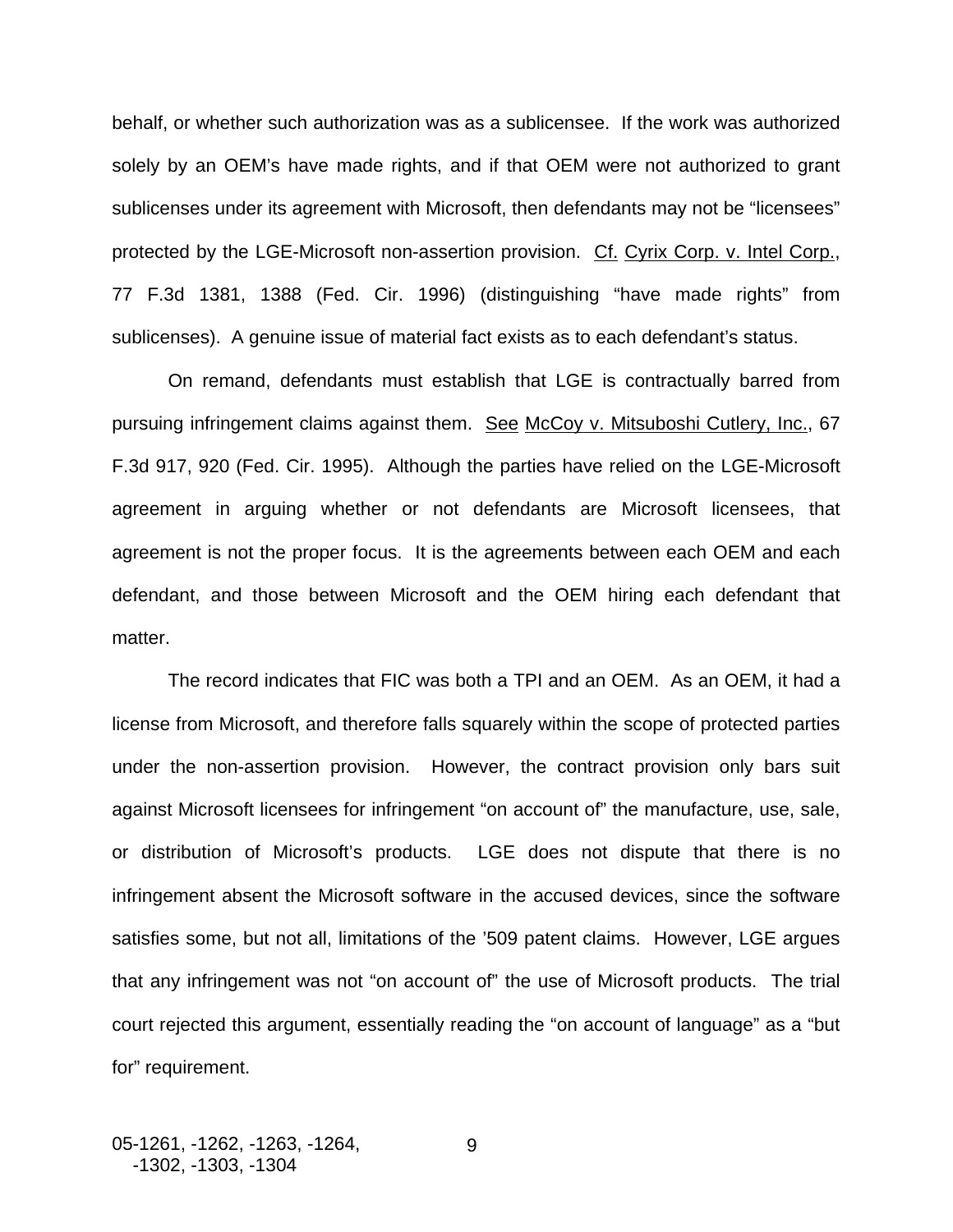The "on account of" language, however, is not susceptible of only one interpretation. According to the Supreme Court in construing this phrase in an unrelated statute, "the phrase 'on account of' does not unambiguously define itself." O'Gilvie v. United States, 519 U.S. 79, 82 (1996) (construing 26 U.S.C. § 7405(b)). Here, too, the degree of causation required by this contract term is unclear. Because proper construction requires factual considerations, we reverse the trial court's grant of summary judgment. Scott Galvanizing, Inc. v. Nw. EnviroServices, Inc., 844 P.2d 428, 433 (Wash. 1993); see also BNC Mortgage, Inc. v. Tax Pros, Inc., 46 P.3d 812, 819-820 (Wash. Ct. App. 2002) ("If the contract's written words have two or more reasonable meanings (i.e., are 'ambiguous') when read in context, a court may not grant summary judgment or direct a verdict; instead, it must put the case to a trier of fact.") (citations omitted).

The parties also dispute the trial court's construction of several claim terms in the '509 patent. Claim 35, from which asserted claims 45 and 51 depend, contains the limitation of "a control unit for controlling the communication unit, wherein the control unit comprises a [central processing unit ("CPU")] and a partitioned memory system." LGE contends that the trial court erroneously construed the term "control unit" as a means-plus-function limitation.

"'[A] claim term that does not use 'means' will trigger the rebuttable presumption that § 112 ¶ 6 does not apply.'" Lighting World, Inc. v. Birchwood Lighting, Inc., 382 F.3d 1354, 1358 (Fed. Cir. 2004) (quoting CCS Fitness, Inc. v. Brunswick Corp., 288 F.3d 1359, 1369 (Fed. Cir. 2002)). This presumption can be rebutted "by showing that the claim element recite[s] a function without reciting sufficient structure for performing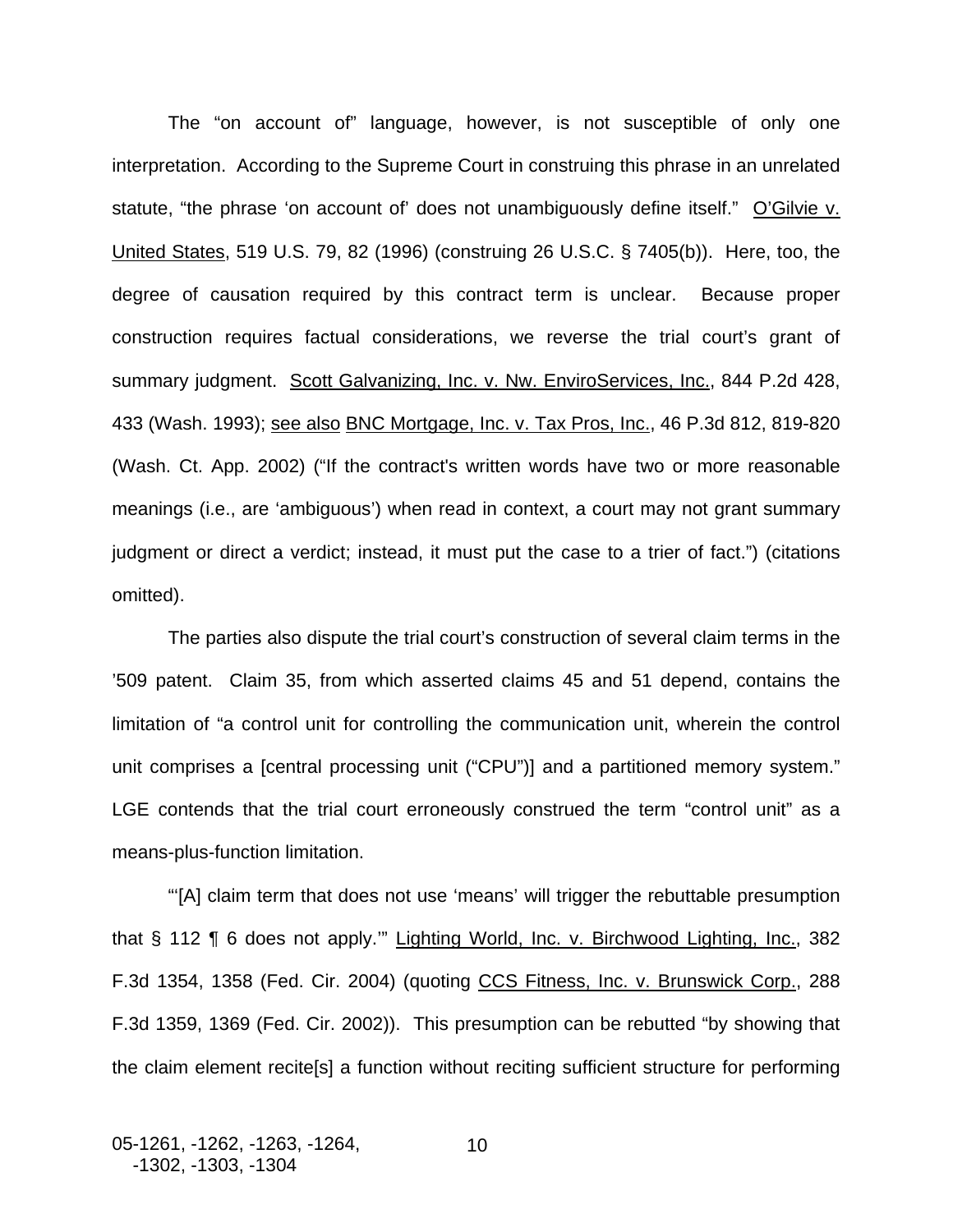that function." Watts v. XL Sys., 232 F.3d 877, 880 (Fed. Cir. 2000) (citing Rodime PLC v. Seagate Tech., Inc., 174 F.3d 1294, 1302 (Fed. Cir. 1999)). However, the presumption "is a strong one that is not readily overcome." Lighting World, Inc., 382 F.3d at 1358.

Here, the claim limitation at issue does not use the term "means," and the presumption against means-plus-function treatment is not overcome. The claim itself provides sufficient structure, namely "a CPU and a partitioned memory system," for performing the stated function, "controlling the communication unit." See id. at 1359-60. Thus, the proper construction of "control unit" is "a combination comprising a CPU and a partitioned memory system capable of controlling the communication unit."

 Defendants contend on cross appeal that the trial court also misconstrued claim 35 by not requiring multiple displays. In particular, they contend that the preamble term "image processing system" requires multiple displays in light of the prosecution history. However, the claim language does not include this limitation, and the trial court properly refused to read it into the claim. Moreover, the body of the claim provides for "a display." KCJ Corp. v. Kinetic Concepts, Inc., 223 F.3d 1351, 1356 (Fed. Cir. 2000) ("This court has repeatedly emphasized that an indefinite article 'a' or 'an' in patent parlance carries the meaning of 'one or more' in open-ended claims containing the transitional phrase 'comprising.'") (citations omitted). Claim differentiation also supports the trial court's construction because dependent claim 38 adds the limitation of the "image processing system further compris[ing] at least first and second displays coupled to the CPU of the image processing system." See Phillips v. AWH Corp., 415 F.3d 1303, 1314 (Fed. Cir. 2005) ("Differences among claims can also be a useful guide in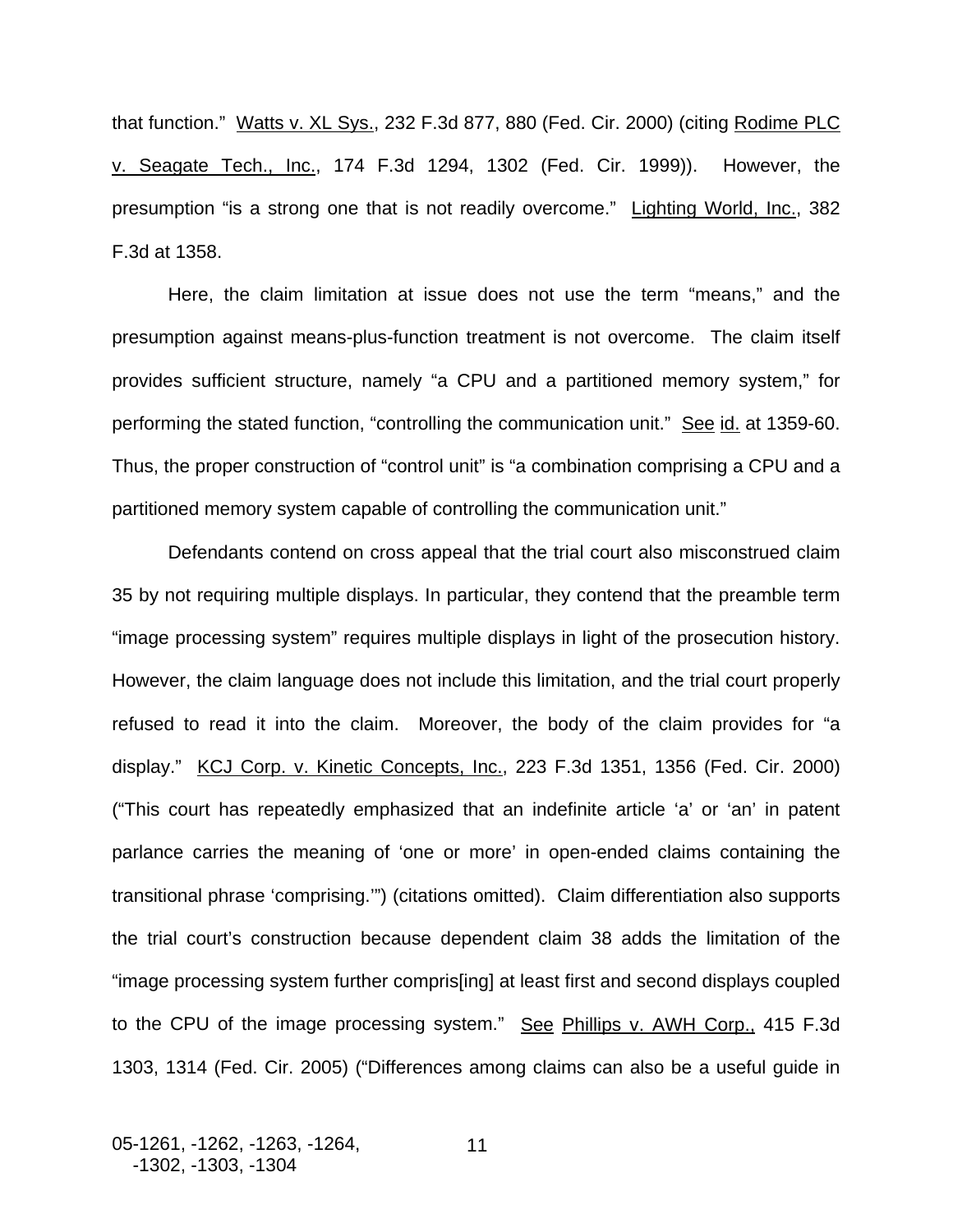understanding the meaning of particular claim terms." (citing Laitram Corp. v. Rexnord, Inc., 939 F.2d 1533, 1538 (Fed. Cir. 1991))).

The prosecution history relied upon by defendants does not compel a different construction. The patentee made arguments during prosecution to distinguish claims in the parent application to the '509 patent, which expressly required multiple displays, over the prior art. These arguments, however, do not compel reading a multiple display limitation into the '509 patent, which does not expressly require multiple displays. See Elkay Mfg. Co. v. Ebco Mfg. Co., 192 F.3d 973, 980 (Fed. Cir. 1999) ("When multiple patents derive from the same initial application, the prosecution history regarding a claim limitation in any patent that has issued applies with equal force to subsequently issued patents that contain the same claim limitation." (emphasis added)).

#### IV. '645 patent

The '645 patent discloses a digital computer system that has devices called agents that are interconnected by a system bus. The claimed system and corresponding method require one agent, the requesting agent, to request access to a memory stored on another agent, called the replying agent. The requested data is organized as a matrix of memory cells, having column and row coordinates. The "memory controller" of the replying agent processes the request from the requesting agent by asserting a plurality of memory address control signals, including at least one row address strobe ("RAS") signal and one column address strobe ("CAS") signal. This "page mode memory access" operates by the assertion of an entire row of data followed by the assertion and deassertion of multiple column addresses. By the RAS signal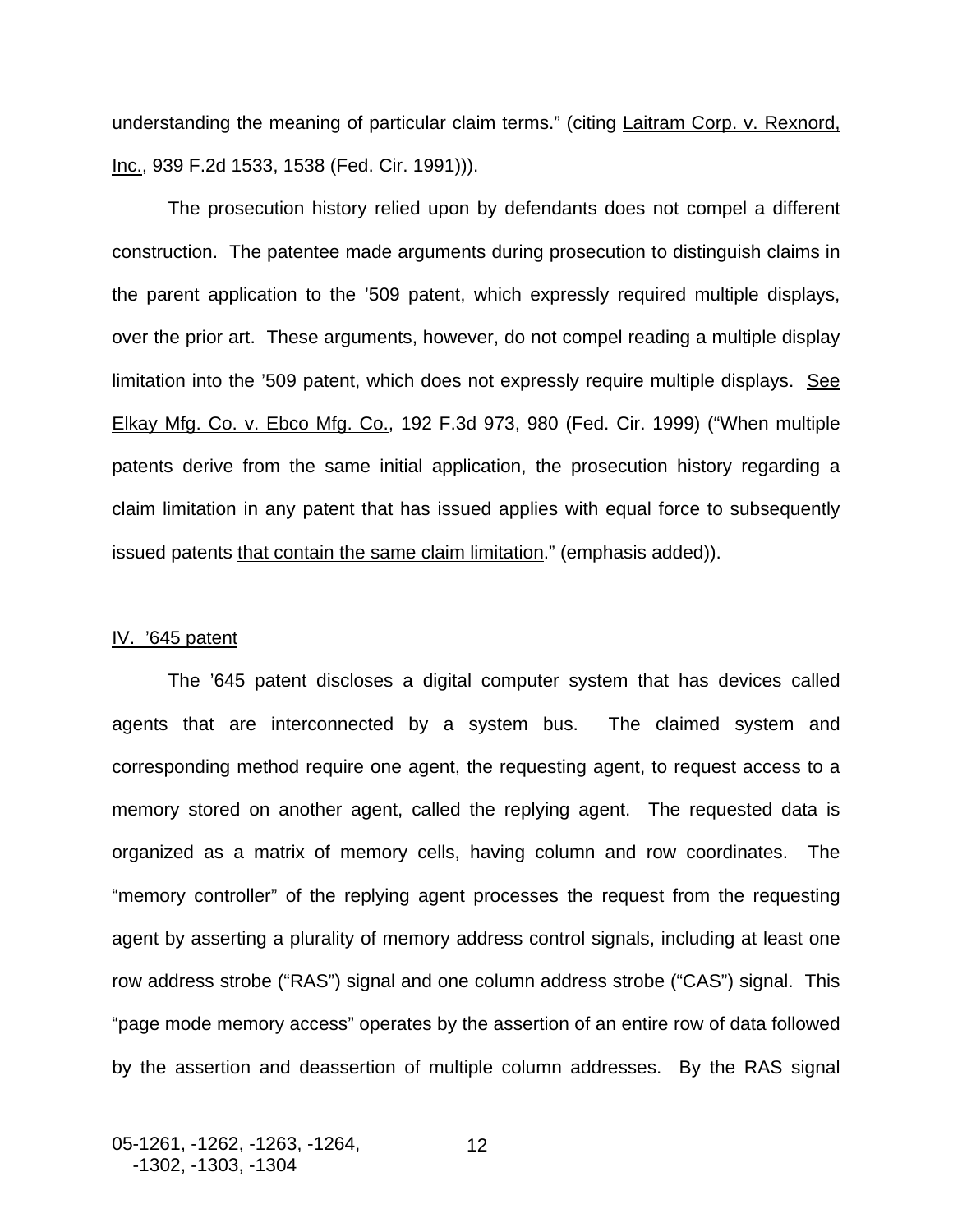accessing an entire row followed by the assertion and deassertion of particular column addresses, this page mode memory access differs from the conventional memory access, which separately accessed each memory cell by asserting its individual row address and column address. In the claimed invention, after the data is accessed, it is then transferred to the requesting agent over the system bus.

LGE alleged infringement of system claims 1-4 and 6 and method claims 12-15 and 17. The trial court granted summary judgment of noninfringement of all asserted claims, concluding that the RAS/CAS signals in defendants' devices did not travel over the system bus. However, the '645 patent claims do not contain a limitation requiring that the strobe signals travel over the system bus. Moreover, the specification does not suggest that the strobe signals must travel over the system bus. To the contrary, Figure 5 shows an embodiment of the invention in which the strobe signals travel only internally within the replying agent, not across the system bus.

In an attempt to impose this limitation on the claims, defendants rely on the prosecution history. While the prosecution history is relevant to claim construction, "it often lacks the clarity of the specification and thus is less useful for claim construction purposes." Phillips, 415 F.3d at 1317 (citations omitted). Here, defendants point to statements in the prosecution history that the prior art does not teach "a page mode type of access over a system bus from a requesting agent to a replying agent." While we agree that this and other statements in the prosecution history lack ideal clarity, we do not find that they rise to the level of disclaiming or limiting the scope of the express claim language. Therefore, the trial court erred in construing the '645 claims to require the RAS and CAS signals to travel over the system bus. In addition, there is a genuine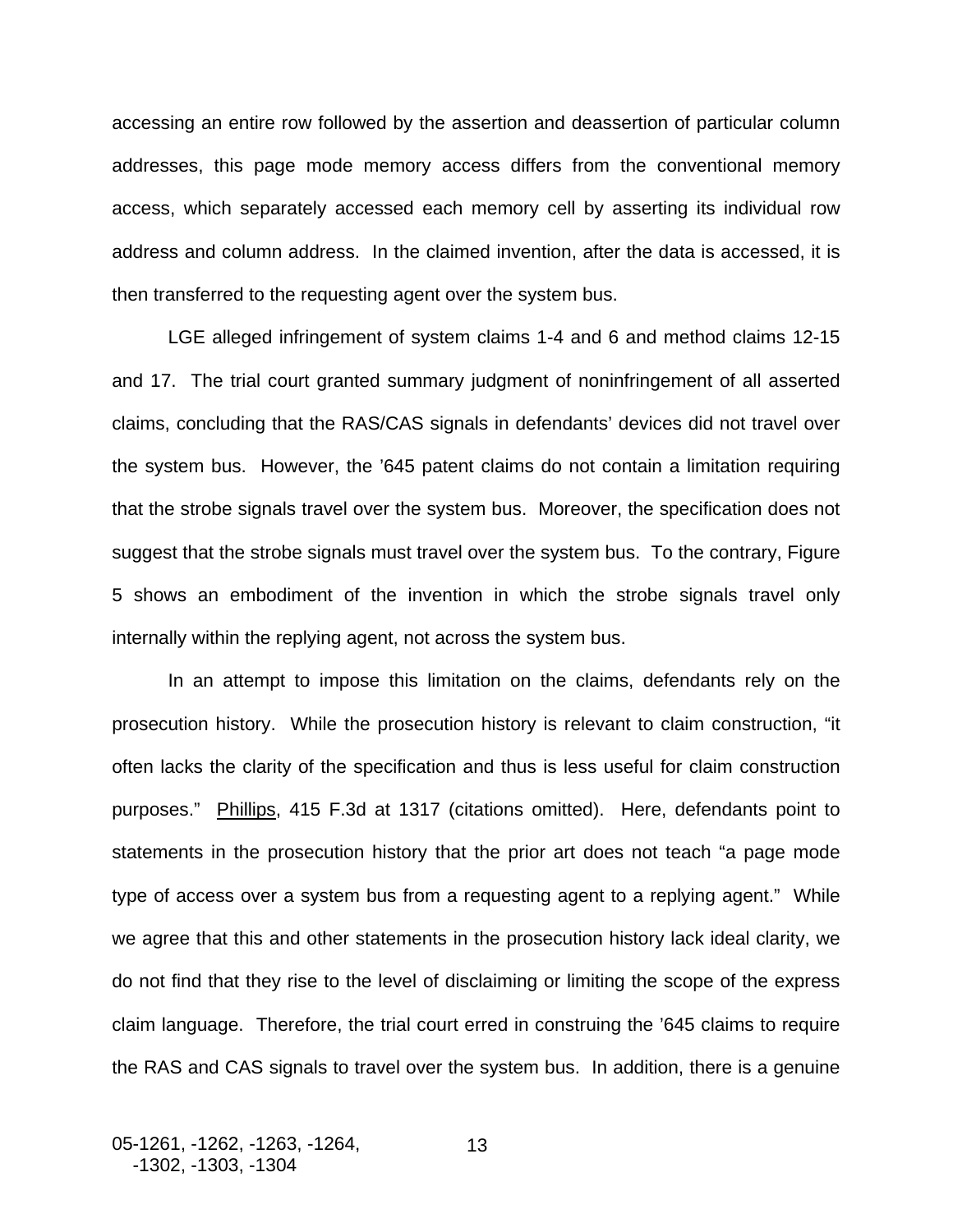issue of material fact as to whether the accused devices and methods utilize strobe signals. LGE's expert submitted an affidavit that the accused devices employ strobe signals, which precludes summary judgment.

In the alternative, defendants contend that LGE failed to present evidence of an "end of access signal." This signal, which is required by the claims, is generated by the requesting agent and received by a detecting means coupled to the memory address control signal asserting means. When the detection means receives this end of access signal, the operation is halted. Defendants contend that LGE failed to establish the existence of a genuine issue of material fact as to whether the accused devices contain this limitation. However, the trial court did not consider this argument, and we will not address this factual issue in the first instance.

LGE also argues that the trial court's construction of the "requesting agent" claim limitation was in error. The court construed this term as "a device coupled to the system bus that requests access to a memory located on a replying agent." Claim Construction Order at 6-9. LGE contends that an industry standard, which was incorporated into the specification by reference, provides the proper claim construction of this term. '645 patent col. [3](#page-15-0) II. 51-56.<sup>3</sup> The incorporated standard explicitly defines the term

<span id="page-15-0"></span> $3$  The specification provides:

The operating characteristics of the Multibus II are described in a document entitled "High

 $\frac{1}{3}$ 

Although the method and apparatus of the invention will be described herein in the context of a Multibus II environment, it should be appreciated that the invention may be practiced in many digital computer systems having a bus for transferring data between at least two agents interconnected upon the bus.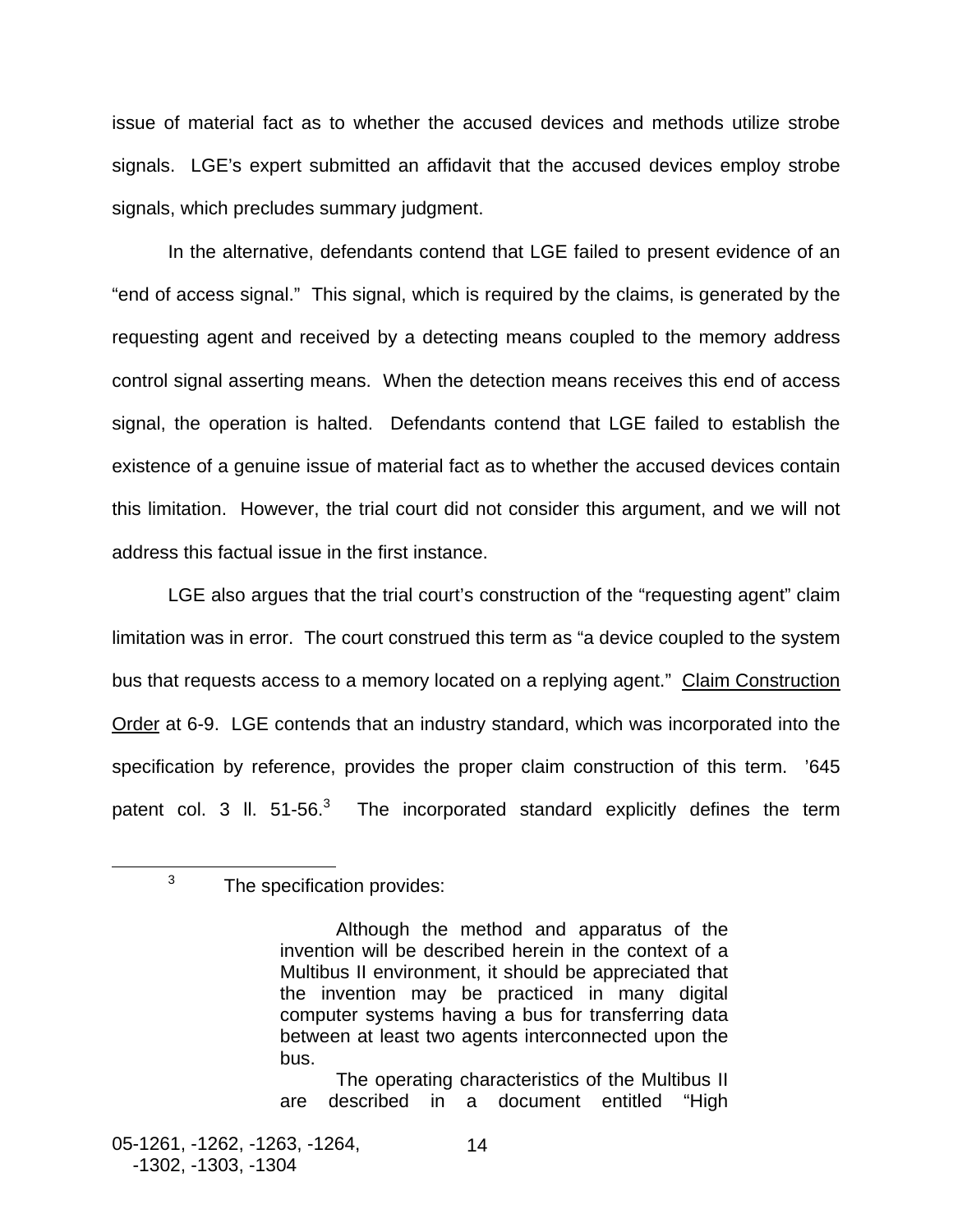"requesting agent" as "an agent that has entered into the arbitration function for bus access." Defendants contend, however, that the patentee did not act as its own lexicographer by incorporating this industry standard by reference. The trial court did not accept LGE's proposed construction, concluding that it was a preferred embodiment and did not limit the claimed invention. The difference in the two constructions is temporal: LGE's proposed construction defines an agent as a requesting agent only when it is engaged in arbitration for bus access, whereas the trial court's construction defines a requesting agent regardless of whether it is actively engaged in arbitration.

We have recognized that the "[i]nterpretation of descriptive statements in a patent's written description is a difficult task, as an inherent tension exists as to whether a statement is a clear lexicographic definition or a description of a preferred embodiment." E-Pass Techs., Inc. v. 3COM Corp., 343 F.3d 1364, 1369 (Fed. Cir. 2003). "Thus in determining whether a statement by a patentee was intended to be lexicographic, it is important to determine whether the statement was designed to define the claim term or to describe a preferred embodiment." Id. We agree with the trial court and defendants that the patentee did not act as its own lexicographer here. Instead, the industry standard was incorporated as a preferred embodiment. The specification makes this clear by explaining that "[a]lthough the method and apparatus of the invention will be described herein in the context of a Multibus II environment, it should

> Performance 32-Bit Bus Standard P1296" which was produced by the IEEE microprocessor standards committee P1296 working group, Jun. 20, 1986, draft 2.0, the disclosure of which is incorporated herein in its entirety.

'645 patent col. 3 ll. 45-56.

1

05-1261, -1262, -1263, -1264, -1302, -1303, -1304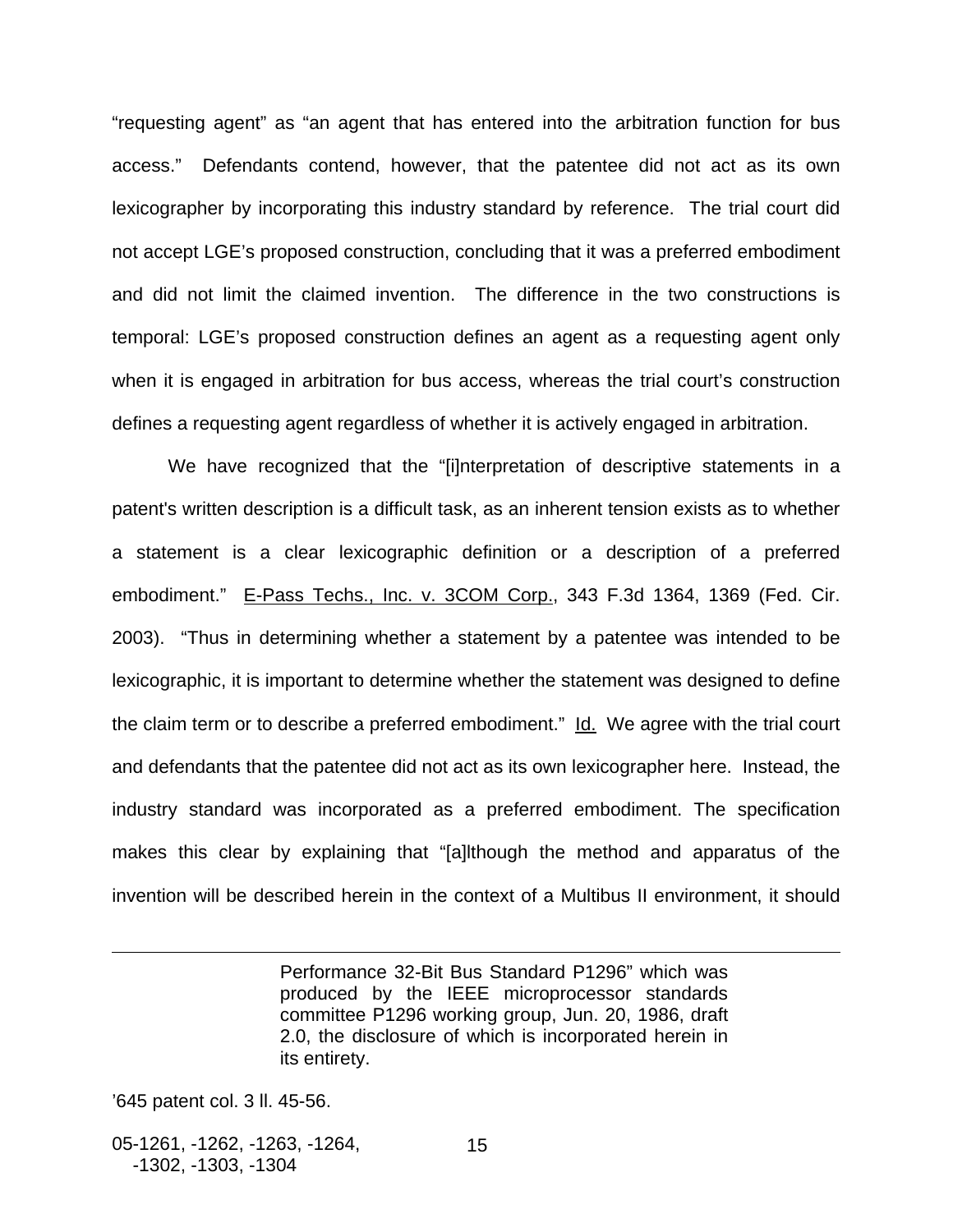be appreciated that the invention may be practiced in many digital computer systems having a bus for transferring data between at least two agents interconnected upon the bus." '645 patent col. 3 ll. 45-49.

Chimie v. PPG Industries, Inc., 402 F.3d 1371 (Fed. Cir. 2005), does not compel a different result. In Chimie, we were confronted with the claim terms "dust-free and non-dusting." After concluding that these terms were relative and could only be understood by comparison with the prior art, we concluded that only one standard was disclosed in the specification for making such a comparison. We limited these claim terms to the disclosed standard. Here, however, there is no relative term that cannot be understood without reference to an industry standard.

But, this does not end our inquiry. The proper claim construction is "the ordinary and customary meaning . . . that the term would have to a person of ordinary skill in the art in question at the time of the invention, i.e., as of the effective filing date of the patent application." Phillips, 415 F.3d at 1313 (citations omitted). "When prior art that sheds light on the meaning of a term is cited by the patentee, it can have particular value as a guide to the proper construction of the term, because it may indicate not only the meaning of the term to persons skilled in the art, but also that the patentee intended to adopt that meaning." Arthur A. Collins, Inc. v. N. Telecom Ltd., 216 F.3d 1042, 1045 (Fed. Cir. 2000). Although we have concluded that the patentee did not expressly adopt the definition of "requesting agent" in the incorporated industry standard, that standard remains relevant in determining the meaning of the claim term to one of ordinary skill in the art at the time the patent application was filed, and it is treated as intrinsic evidence for claim construction purposes, see V-Formation, Inc. v. Benetton Group SpA, 401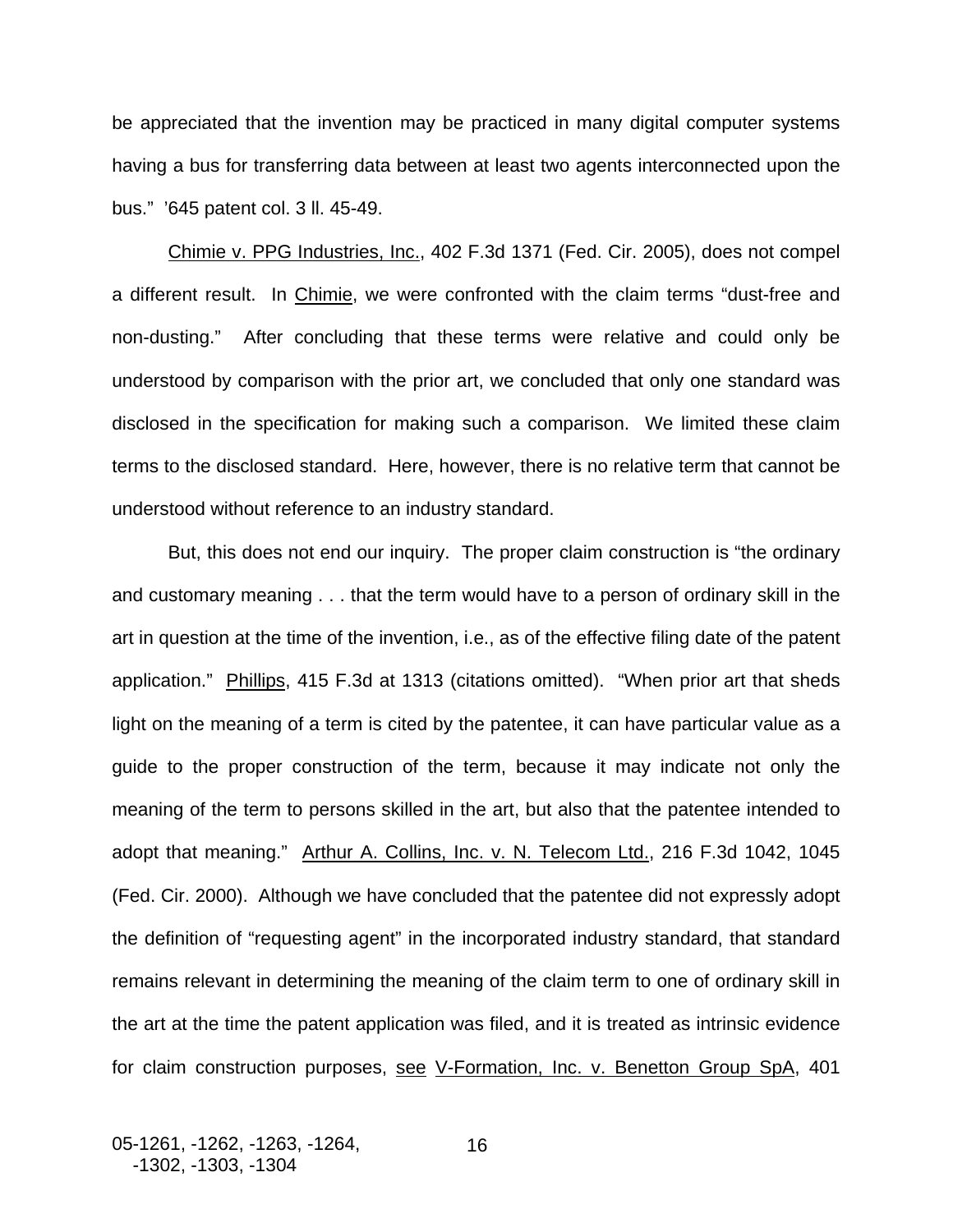F.3d 1307, 1311 (Fed. Cir. 2005) ("This court has established that 'prior art cited in a patent or cited in the prosecution history of the patent constitutes intrinsic evidence.'") (citations omitted).

Here, the trial court erred by failing to give proper weight to the incorporated industry standard; it failed to consider the standard as intrinsic evidence of the meaning to one of ordinary skill in the art as of the filing date. After considering the standard, in addition to the patent claims and specification, we conclude that LGE's proffered definition based on the standard is correct. Thus, we construe "requesting agent" as "an agent that has entered into the arbitration function for bus access." This construction is entirely consistent with the specification, which provides that "at one time in the operation of the system . . . the requesting agent 12 may be a replying agent, and that the replying agent 16 may at that time be a requesting agent." '645 patent col.4 ll. 8-11. This language makes clear that the classification of an agent depends upon the function the agent is performing at any given time, i.e., whether it is engaged in arbitration at a given moment.

### V. '733 patent

The '733 patent discloses a rotating priority system that provides multiple computer devices alternating access to a system bus, which is the pathway over which the various components of a computer system transmit data. This system addresses the problem of "hogging," in which one component of a computer system monopolizes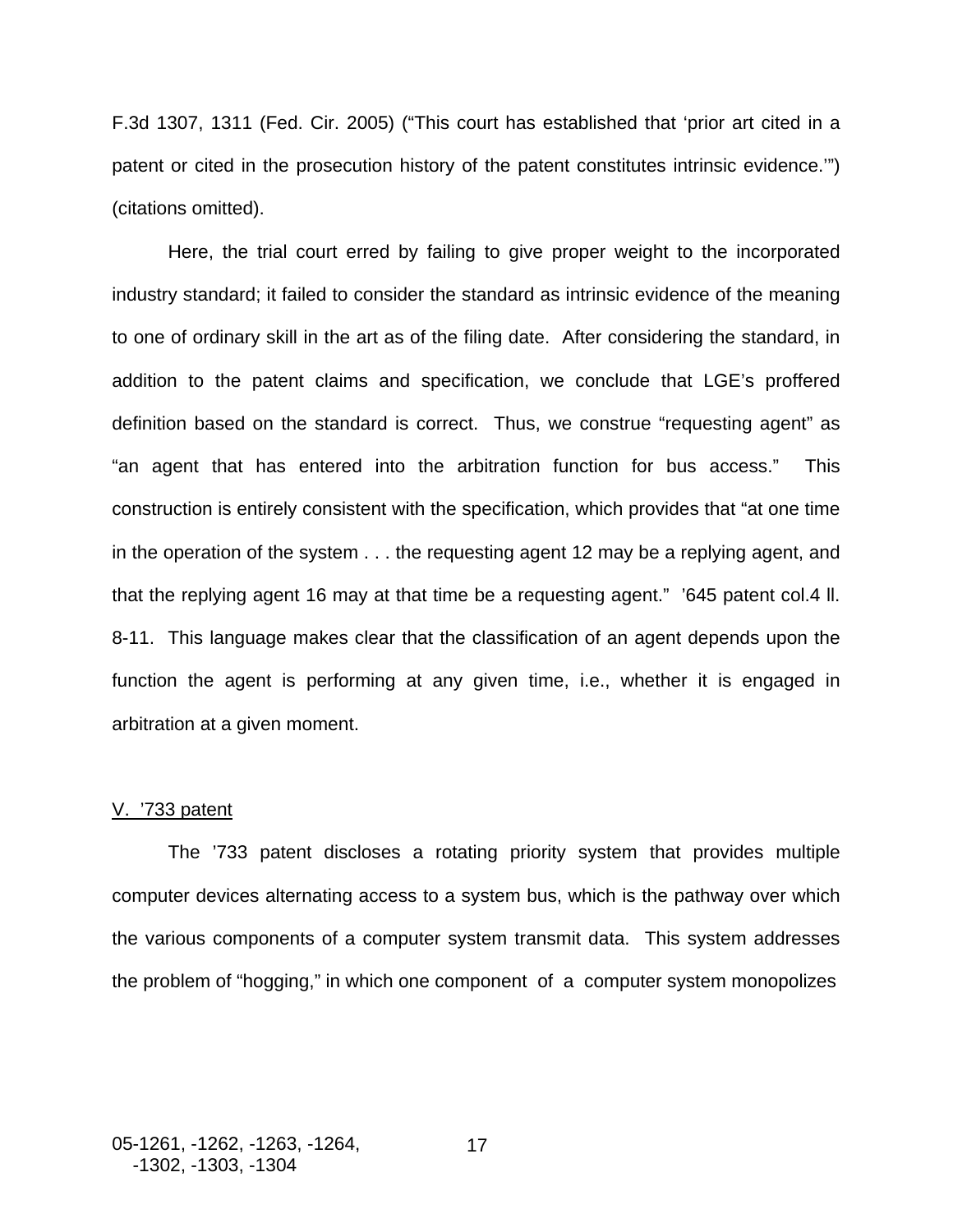access to the system bus. The asserted claims of the '733 patent, method claims 15- 19, $4$  establish a rotating priority system that limits each device's access to the bus. In particular, claim 15 sets forth two steps of the method as "counting a number of accesses by the device to the bus" and then "in response to a predetermined number of accesses to the bus, giving another [device] the highest priority." The trial court granted summary judgment of noninfringement of the '733 patent, holding that the claim limitation of "counting a number of accesses by the device to the bus" was not practiced in the accused method.

The court construed the claim limitation "counting a number of accesses" as "counting the number of times a device gains use of the bus." Claim Construction Order at 38-41. The parties do not directly challenge this construction, but LGE argues that a genuine issue of material fact exists as to whether the accused method performed this step. LGE argues that the master latency timer ("MLT") in defendants' accused devices performs this step. MLTs count clock signals when an anchor node has possession of

<span id="page-19-0"></span> $\overline{\phantom{a}}$  $4$  Claim 15, the only independent claim at issue, provides: A method for determining priority of access to a bus among a set of devices coupled to the bus, each device being represented for priority purposes by a node in a group of nodes and each node having a priority relative to a single node currently having the highest priority, the method comprising the steps of: receiving an access request in a node from a represented device; determining whether any node with a higher priority has received an access request;

- if no such node has received an access request, permitting the device to access the bus;
- counting a number of accesses by the device to the bus; and

in response to predetermined number of accesses to the bus, giving another node the highest priority.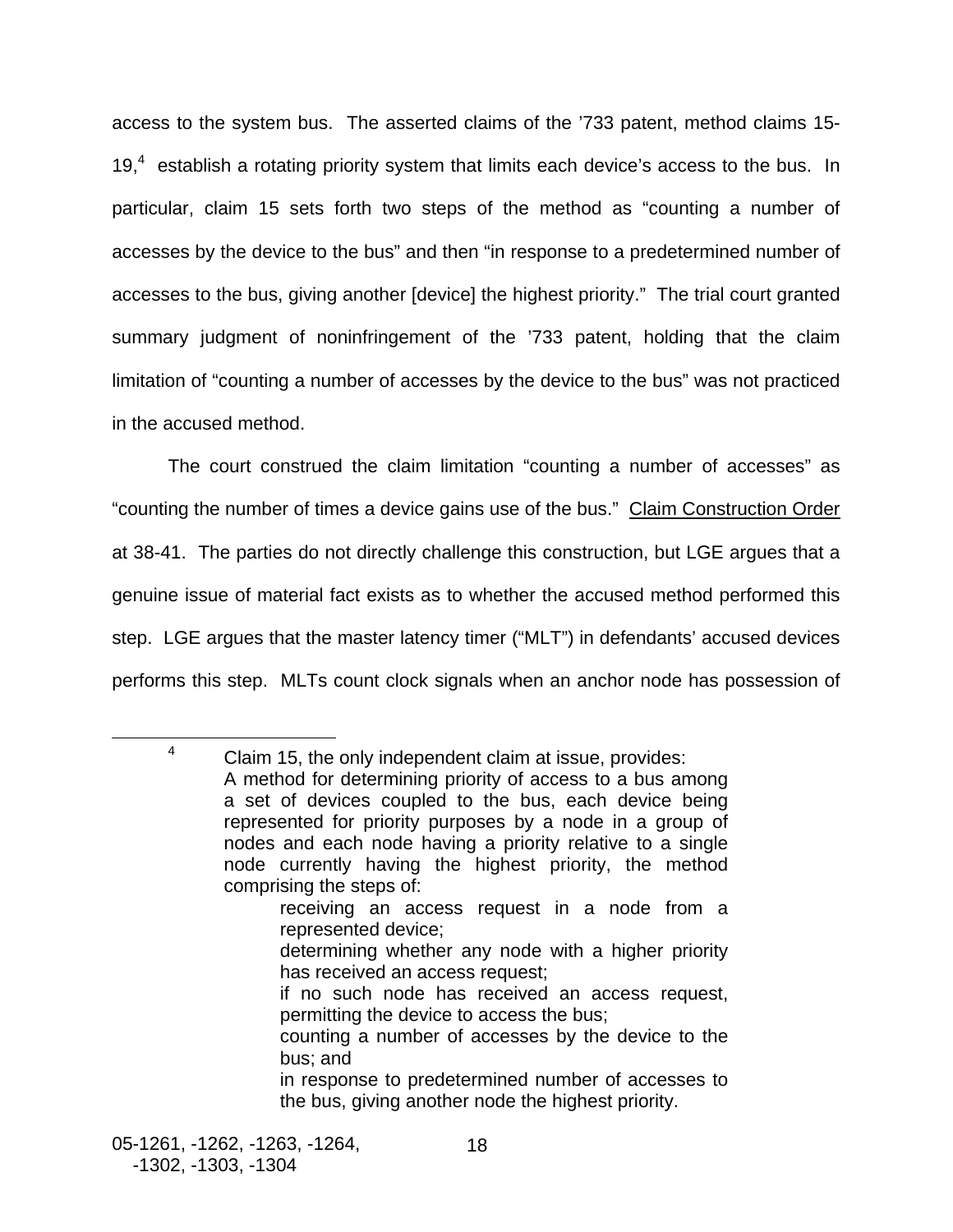the bus. Defendants contend that although an MLT limits the time duration of bus access by a device, it does not count the number of accesses by the device. Defendants also contend that, in some instances, the MLTs continue counting when clock signals pass even if no access to the bus is taking place, such as during WAIT periods when no data is being placed on the bus.

LGE responds that the bus is accessed even during WAIT periods, regardless of whether any data is placed on the bus, because the device has access to the bus. LGE points out that the purpose of the invention is to eliminate "hogging" the bus, and that the bus is "being hogged" even during WAIT periods. Further, LGE argues that, under the trial court's construction, a device still has "use of the bus" during a wait period. LGE points to the discussion in the '733 patent relating to Figure 8. '733 patent col. 21. In this preferred embodiment, the description includes a programmable node grant counter NGCNT 720. The description explains that when certain conditions are met, an enable count input is asserted and during a bus access cycle a transition of a clock signal causes NGCNT 720(1) to increment by one count. Therefore, when certain criteria are met, a clock signal can create an access count.

There is a genuine issue of material fact as to whether the accused devices count the number of accesses. See Ranbaxy Pharms., Inc. v. Apotex, Inc., 350 F.3d 1235, 1240 (Fed. Cir. 2003) ("Infringement, both literal and under the doctrine of equivalents, is a question of fact." (citing Insituform Techs., Inc. v. Cat Contracting, Inc., 161 F.3d 688, 692 (Fed. Cir. 1998))). The central issue is whether the bus is accessed on each clock signal so that the clock signals, in effect, count the number of accesses to the bus. The trial court agreed that LGE's argument is consistent with its claim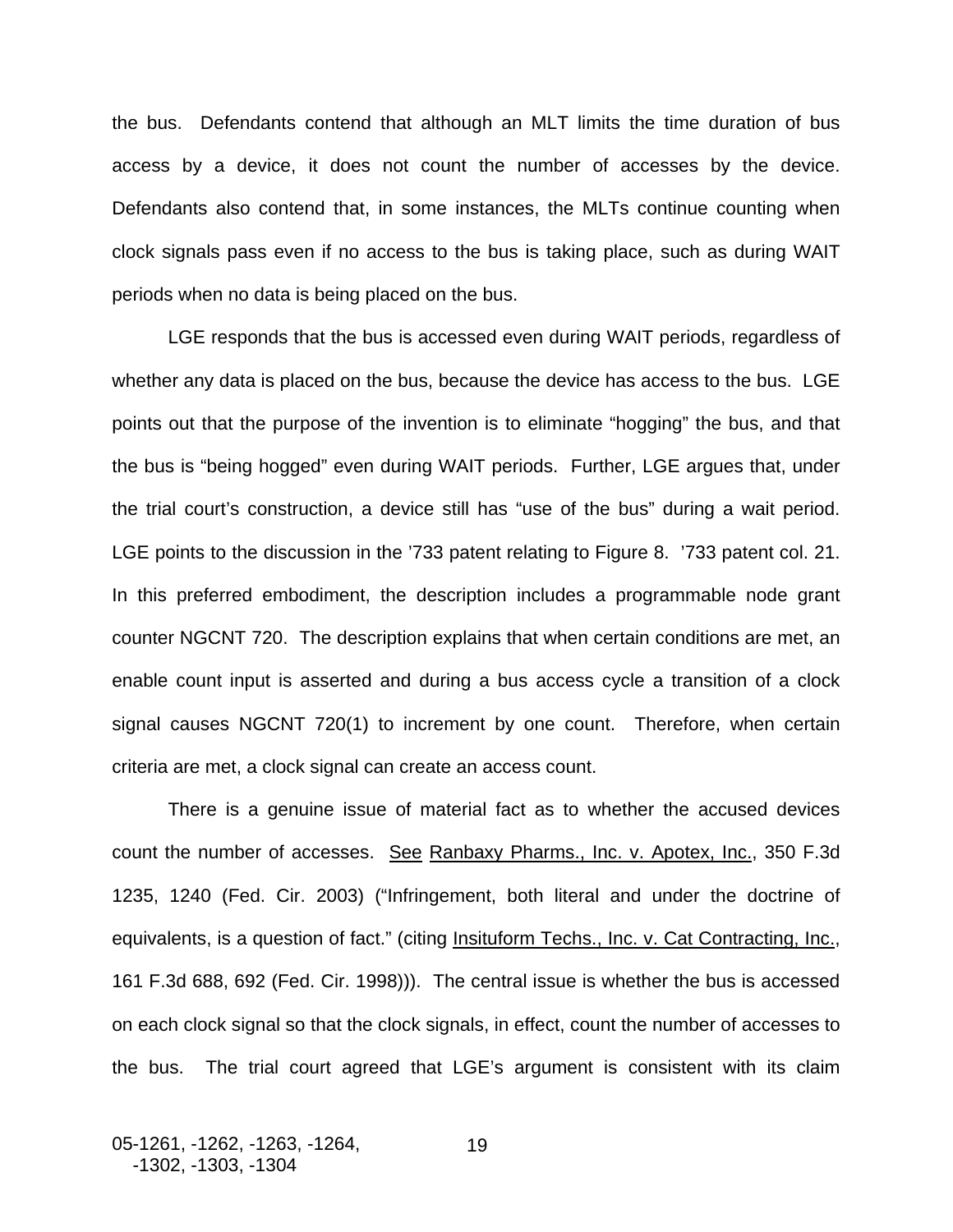construction, but found that it failed to present evidence supporting its position. To the contrary LGE presented sufficient expert testimony on this issue to avoid summary judgment. LGE's expert testified that some type of signal is asserted with each clock signal, and, if proven, this would in effect make the MLTs count accesses. The summary judgment is vacated.

### VI. '641 patent

The '641 patent discloses a system for ensuring that the most current data is retrieved from the main memory. Because individual devices can update data in their own local cache memory without immediately writing the new data back to the main memory, data in the main memory can be "stale." Therefore, the system claimed in the '641 patent monitors the data being transferred over the bus, and if data stored in the cache matches the address of the data being transferred, a hold signal is asserted. Then, the data being transferred is compared with the data on the cache. If there is a difference, the data stored on the cache, which is the most recent data, is also transferred.

The trial court concluded the '641 patent claims asserted were not infringed based on its patent exhaustion holding, which we reverse above. However, LGE contends that the trial court also improperly construed claims 1, 5, and 14. In particular, LGE disputes the trial court's construction of "cache memory means" (in claims 1 and 5) and "cache memory" (in claim 14), which were construed as "one of at least two high speed memories located close to the CPU of a computer to give the CPU faster access to blocks of data than could be taken directly from the larger, slower main memory and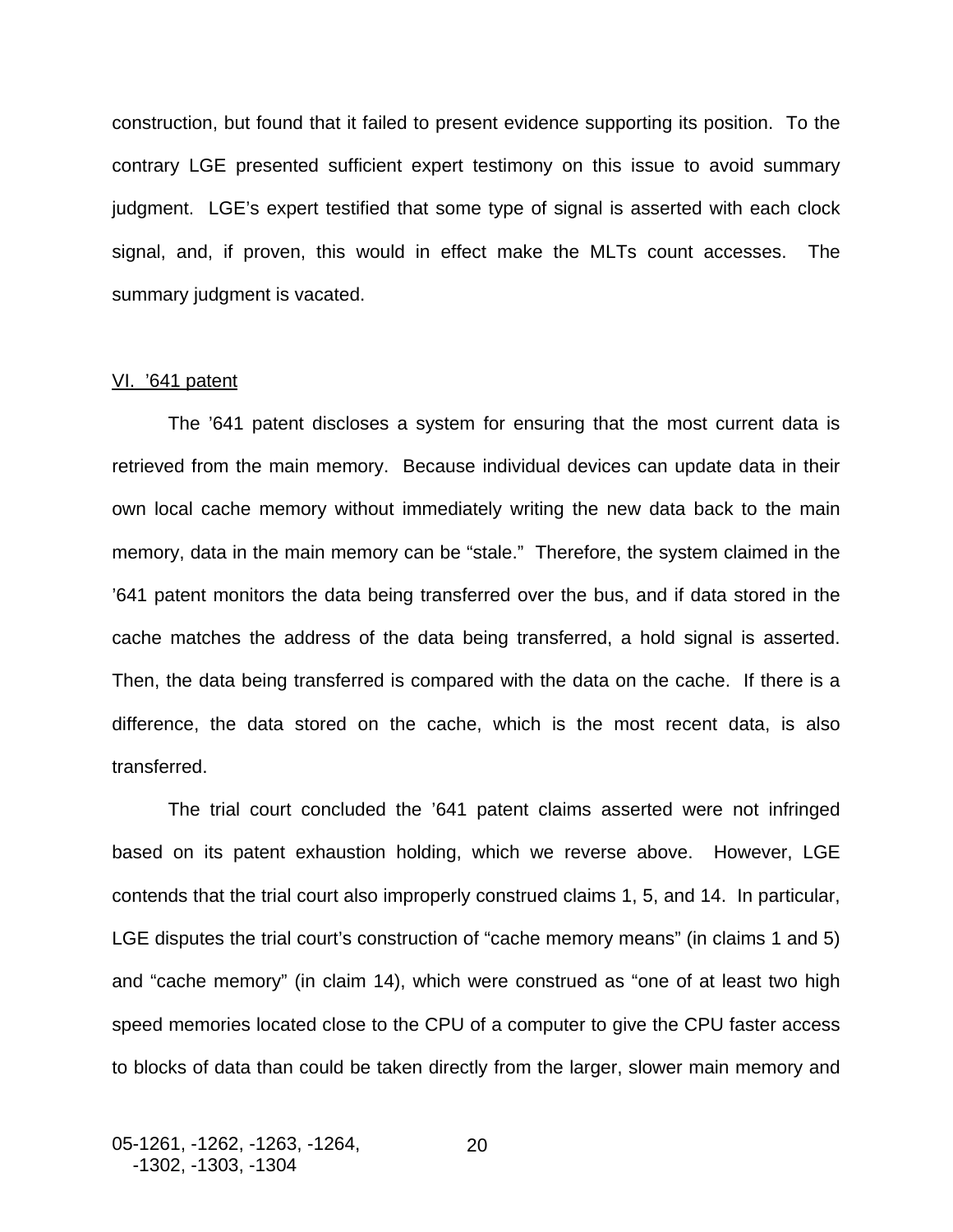never using valid/invalid bits." Claim Construction Order at 18-22. LGE contends that the trial court improperly read claims 1 and 14 as requiring at least two caches. It also contends that the trial court improperly read in the limitation that neither cache uses valid/invalid bits.

We agree with LGE that the trial court erred in reading the limitation of at least two high speed memories into claims 1 and 14. Unlike claim 5, which expressly requires at least two cache memory means, claims 1 and 14 have no such express limitation. Cf. Phillips, 415 F.3d at 1314 ("Differences among claims can also be a useful guide in understanding the meaning of particular claim terms." (citing Laitram Corp. v. Rexnord, Inc., 939 F.2d 1533, 1538 (Fed. Cir. 1991))). To the contrary, claims 1 and 14 only require one or more CPUs and a cache memory coupled between the CPU and the bus. Because the claims expressly cover one central processing unit, they logically also cover systems with only one cache coupled between that single central processing unit and the bus. Defendants rely on the fact that the written description describes a system with multiple caches. However, as we explain in more detail below, the patent application initially described two inventions, and these statements relate to the other invention that is not claimed in the '641 patent.

 We also agree with LGE that the trial court improperly read the limitation of never using valid/invalid bits into the claims. The patent's background section suggests that valid/invalid bits were used to manage data in systems with more than one cache. In particular, it explains that the purpose of the invalid bit is to redirect a processor attempting to access an address in its cache to another cache with a more updated memory associated with that address. '641 patent col. 1 ll. 44-52. The claims at issue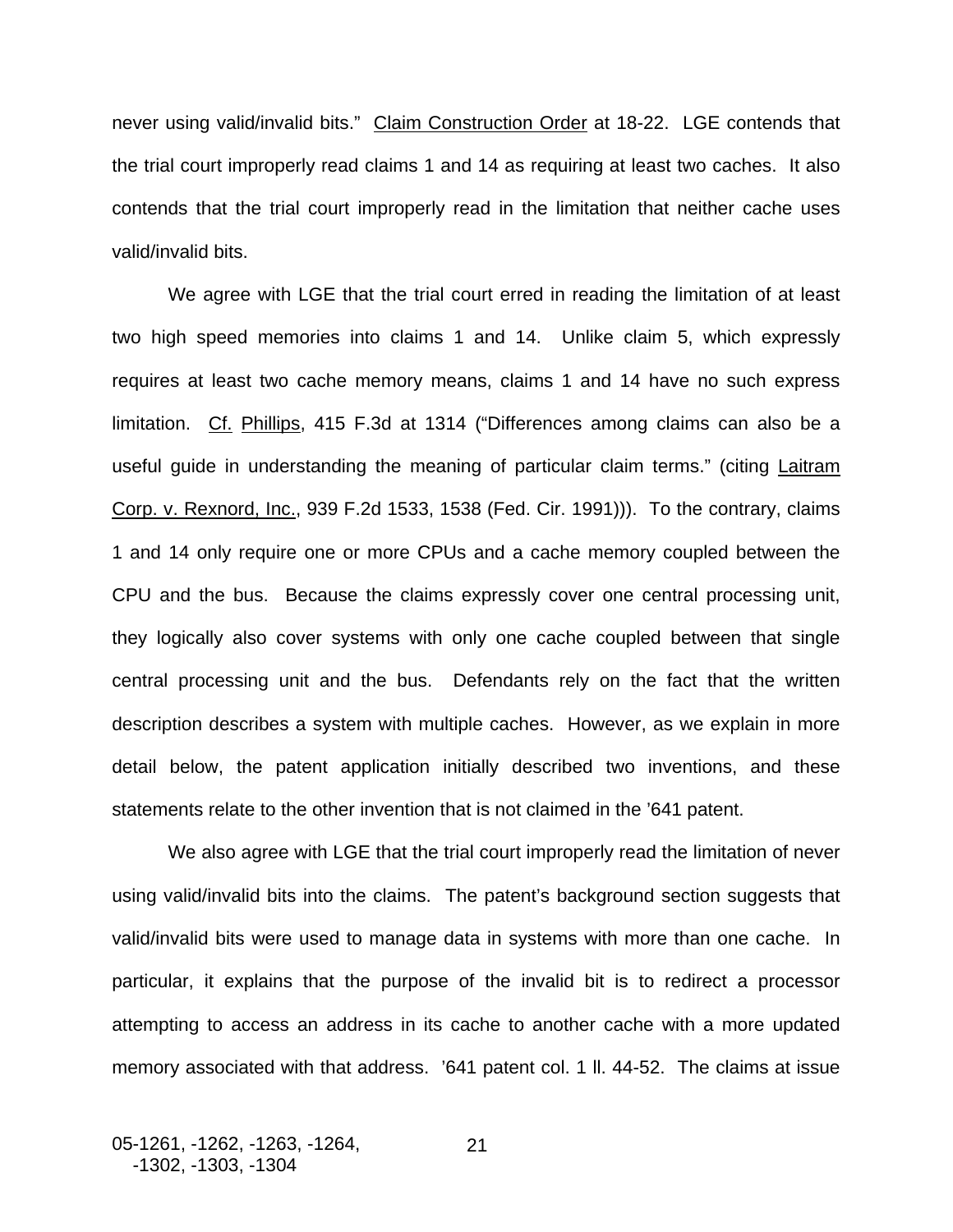do not themselves expressly include or exclude the use of valid/invalid bits. Defendants, however, contend that the trial court's construction is supported by the specification and prosecution history. The specification states that "a further object of this invention [is] to provide a cache memory system wherein the use of valid/invalid data indicators are avoided." '641 patent col. 1 ll. 65-67. It further states that "[i]t should be kept in mind during the following description, that the invention maintains data integrity by assuring that cache data is always the most up-to-date in the system. Thus, there never is a 'valid' or 'invalid' indication with respect to any cache data as it is always assured that if data is provided by a cache, that it invariably is valid (i.e. most up-to-date)." Id. col. 3 ll. 27-33.

Defendants are correct that reviewing the specification in construing claims is appropriate, Phillips, 415 F.3d at 1315-17, but such review need not be done in the abstract. Here, as noted above, the original patent application disclosed two inventions. As the examiner observed, one invention was "drawn to a cache system for updating each copy of the data stored in a plurality of caches when the data is modified," and the other was drawn to "a cache system for sending the most current data to a requestor by monitoring the address of a data on a data bus for detecting whether the [data] is stored and modified in the cache." The patent examiner concluded that these two inventions were distinct and required the applicant to elect one invention. The applicant ultimately limited the original application to the latter group of claims, which issued as the '641 patent, and the other claim group was separated into a different application, which ultimately issued as U.S. Patent No. 5,097,409.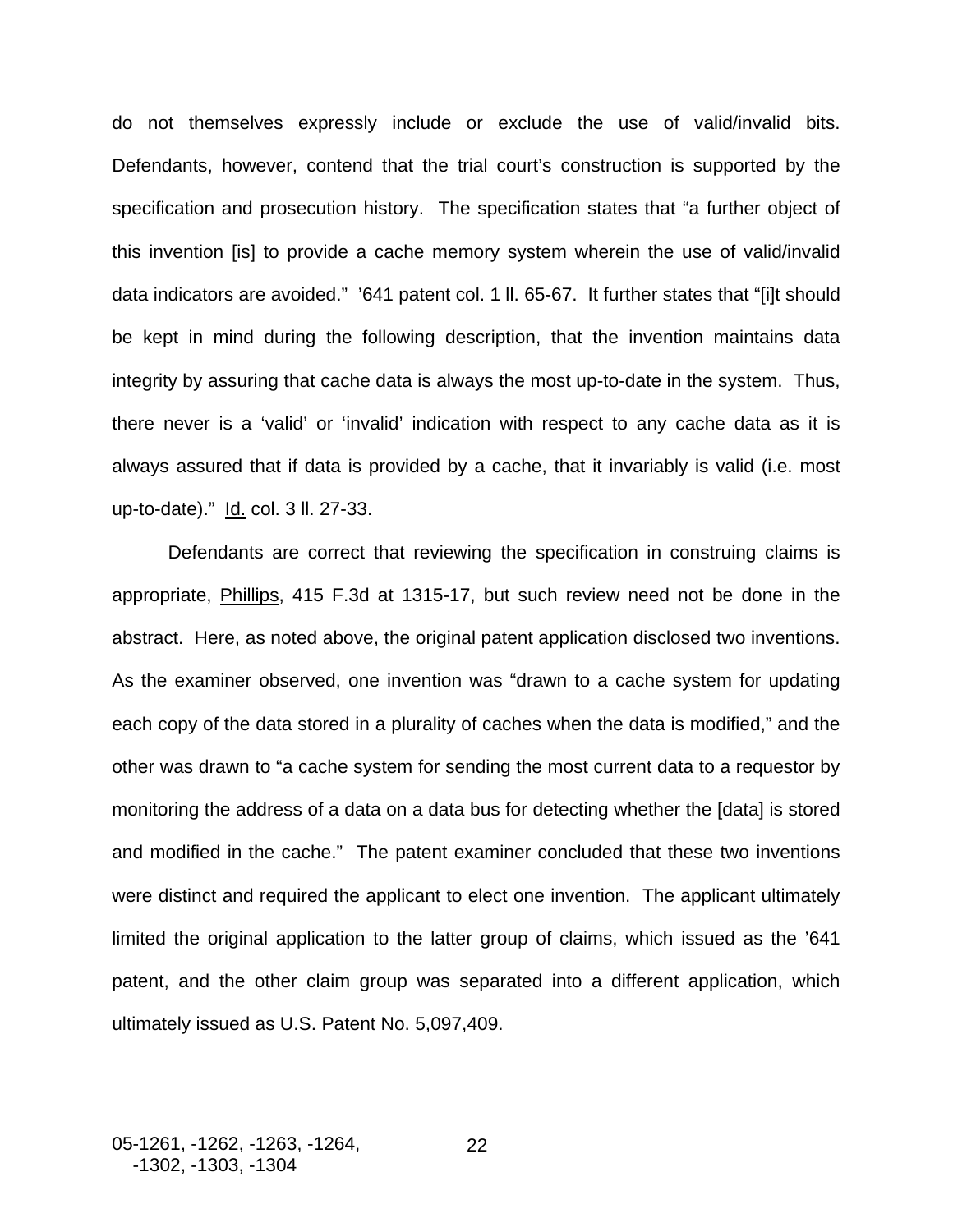Here, the discussion of valid/invalid bits in the specification was relevant to multicache systems, because the patent's background provides that "[s]o long as a write back cache is utilized with only one processor, data management is straight forward. However, when more than one central processor uses the same main memory, data management problems multiply." '641 patent col. 1 ll. 39-43. The patent explains that the data management problems in multiple CPU systems are a result, at least in part, of their containing more than one cache memory. Managing data in multiple cache systems was the subject of the invention not elected during prosecution and, therefore, the statements in the specification referring to valid/invalid bits are not relevant to the invention ultimately claimed in the '641 patent. Cf. Pitney Bowes, Inc. v. Hewlett-Packard Co., 182 F.3d 1298, 1311 (Fed. Cir. 1999) (observing that a written description describing multiple inventions may not be relevant "in toto" to each of those inventions). Indeed, the unelected claims expressly contained the limitation that the "cache memory means hav[e] no provisions for indicating the invalidity of said data units," whereas the elected claims contained no such limitation.

For the same reasons, we do not find that the patentee disavowed the use of valid/invalid bits under the doctrine of specification disclaimer. "[T]he specification may reveal an intentional disclaimer, or disavowal, of claim scope by an inventor. In that instance, . . . the inventor has dictated the correct claim scope, and the inventor's intention, as expressed in the specification, is regarded as dispositive." Phillips, at 1316; see also SciMed Life Sys. v. Advanced Cardiovascular Sys., 242 F.3d 1337, 1341 (Fed. Cir. 2001). However, because the statements relied upon by defendants relate to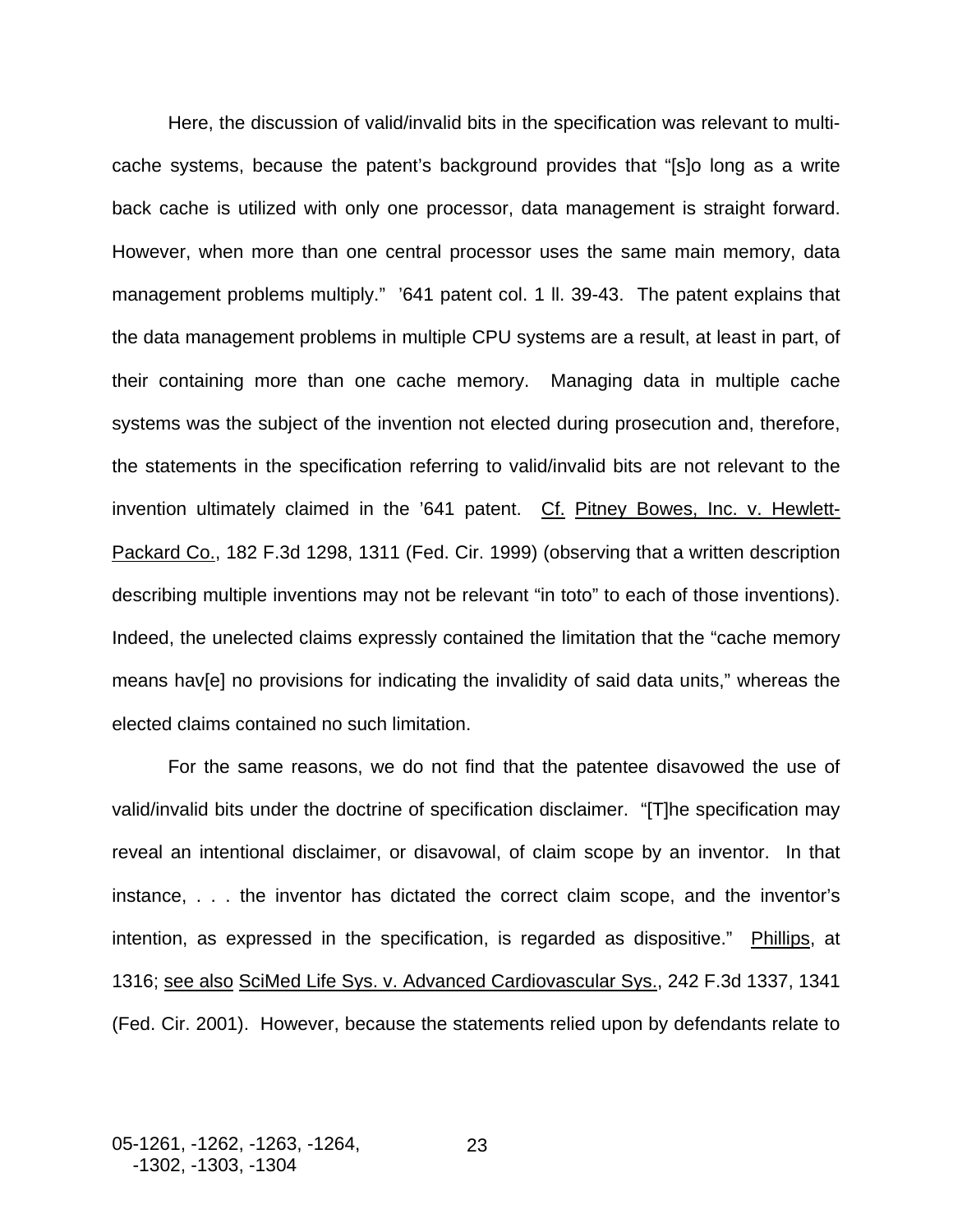the invention not elected during prosecution, there is no clear disavowal with respect to the invention actually claimed in the '641 patent.

#### VII. '379 patent

Like the '641 patent, the '379 patent claims a system and method for ensuring that the most current data, as opposed to "stale" data, is retrieved from memory. The claimed invention relates to how a memory controller coordinates requests to read data from the memory and requests to write data to the memory. Generally, when a read request is asserted that corresponds to a buffered write request, the write request must go first to ensure that what is read from memory is the most current data. The invention disclosed in the '379 patent does this by comparing the address of each read request to the buffered write requests, noting any matches, halting read execution when there is a match, and executing the buffered write requests.

LGE contends that the trial court erred in construing system claims 1 and 23 as requiring all write requests to be executed after a match is detected, as opposed to executing any number of write requests until the write request corresponding to the matching read request is executed. We agree. The claim language does not require all write requests to be executed after a match is detected. Moreover, claim 2, which depends from claim 1, expressly requires the execution of all write requests, as does independent method claim 7. See Phillips, 415 F.3d at 1314 (recognizing the utility of claim differentiation). In addition, the claim limitation at issue is written in means-plus function-claim language ("means for . . . causing an execution of buffered write requests"). Because the recited function is clear on its face, it was improper to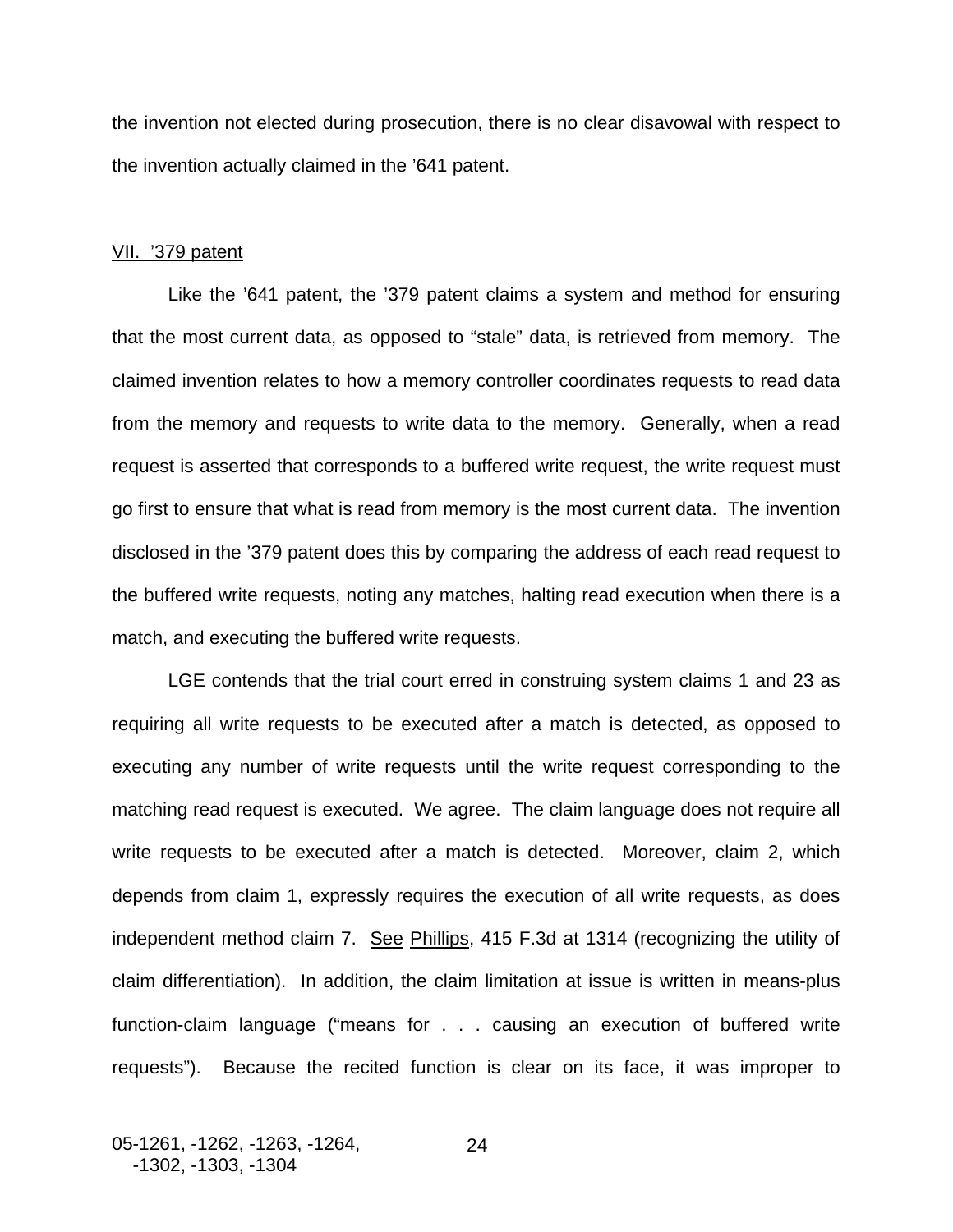incorporate the additional functional limitation of executing "all" buffered write requests. Smiths Indus. Med. Sys., Inc. v. Vital Signs, Inc., 183 F.3d 1347, 1357 (Fed. Cir. 1999); see also Wenger Mfg., Inc. v. Coating Mach. Sys., Inc., 239 F.3d 1225, 1233 (Fed. Cir. 2001) ("[A] court may not import functional limitations that are not recited in the claim  $\ldots$  .").

LGE also disputes the trial court's grant of summary judgment of noninfringment of method claim  $7.5$  $7.5$  This claim explicitly requires the step of buffering "each" read

<span id="page-26-0"></span><sup>5</sup> Claim 7 provides:

 $\frac{1}{5}$ 

buffering write requests, including write addresses, as they are received from the system bus;

buffering read requests, including read addresses, as they are received from the system bus; comparing when received each read address against buffered write addresses, if any, to determine if a received read address has an address value within a predetermined range of address values of a buffered write address;

if a received address is determined not to be within the predetermined range of addresses of any buffered write addresses then:

first executing in sequence all buffered read requests; and then executing in sequence all buffered write requests;

else if a received address is determined to have an address value within the predetermined range of address values of any buffered write address:

first executing in sequence all buffered read requests up to but not including the received read request

In an information processing system having a system bus for coupling together a plurality of bus connections, one of the bus connections being a memory control unit coupled to one or more memory units, the memory control unit being responsive to address and data signal lines of the system bus for writing information units to and for reading information units from the memory units, a method of reading and writing the information units comprising the steps of: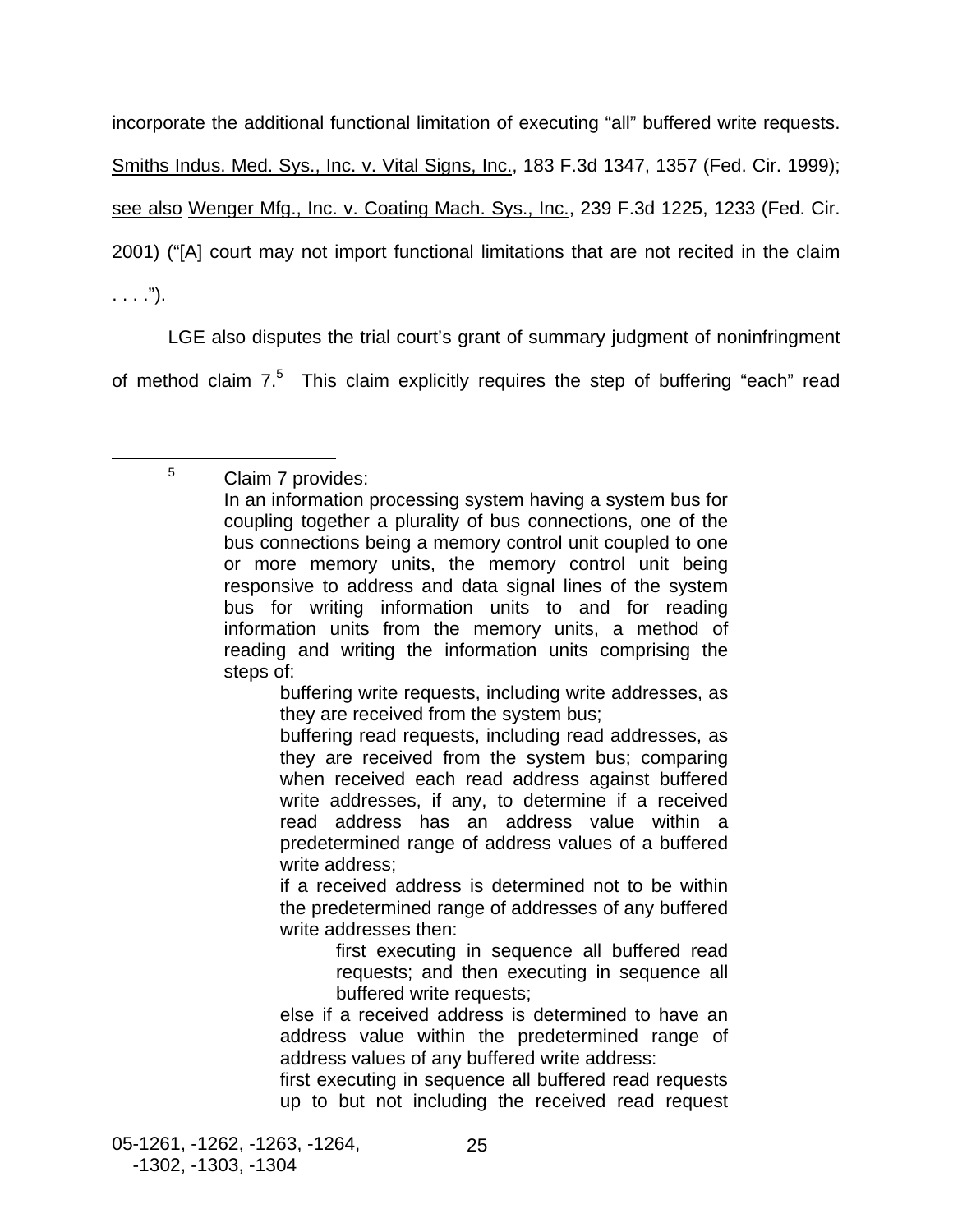request and then comparing that read request to the buffered write addresses. If the read request matches a write request, then the claim provides for the following steps: executing all buffered read requests up to the matching request; then executing "all buffered write requests;" and then executing the matching read request. If, however, the comparison of the read request does not yield a match to a buffered write request, then all read requests are executed. Defendants contend, and LGE does not appear to dispute, that the accused devices do not operate in this manner. Instead, they contend that when a buffered read request matches a buffered write request, their devices do not execute "all" write requests before executing the matching read request, but instead only execute the write requests up to the one matching the read request, and then execute the matching read request.

The trial court concluded, and we agree, that there was no literal infringement of this claim. The claimed method requires handling each read address in one of two ways depending on whether the read request matches a write request. The second way, which applies when the pending read request matches a pending write request, is to execute all write requests before executing the read request. LGE contends that when the matching write request happens to be the last in the buffer, all write requests are in fact executed before the matching read request. Although LGE correctly asserts that any practice of the claimed method would be infringement, **Bell Commc'ns** Research, Inc. v. Vitalink Commc'ns Corp., 55 F.3d 615, 622 (Fed. Cir. 1995), the claim

> which was determined to be within the predetermined range: then executing all buffered write requests; and then executing the buffered read request which was determined to be within the predetermined range.

05-1261, -1262, -1263, -1264, -1302, -1303, -1304

 $\overline{a}$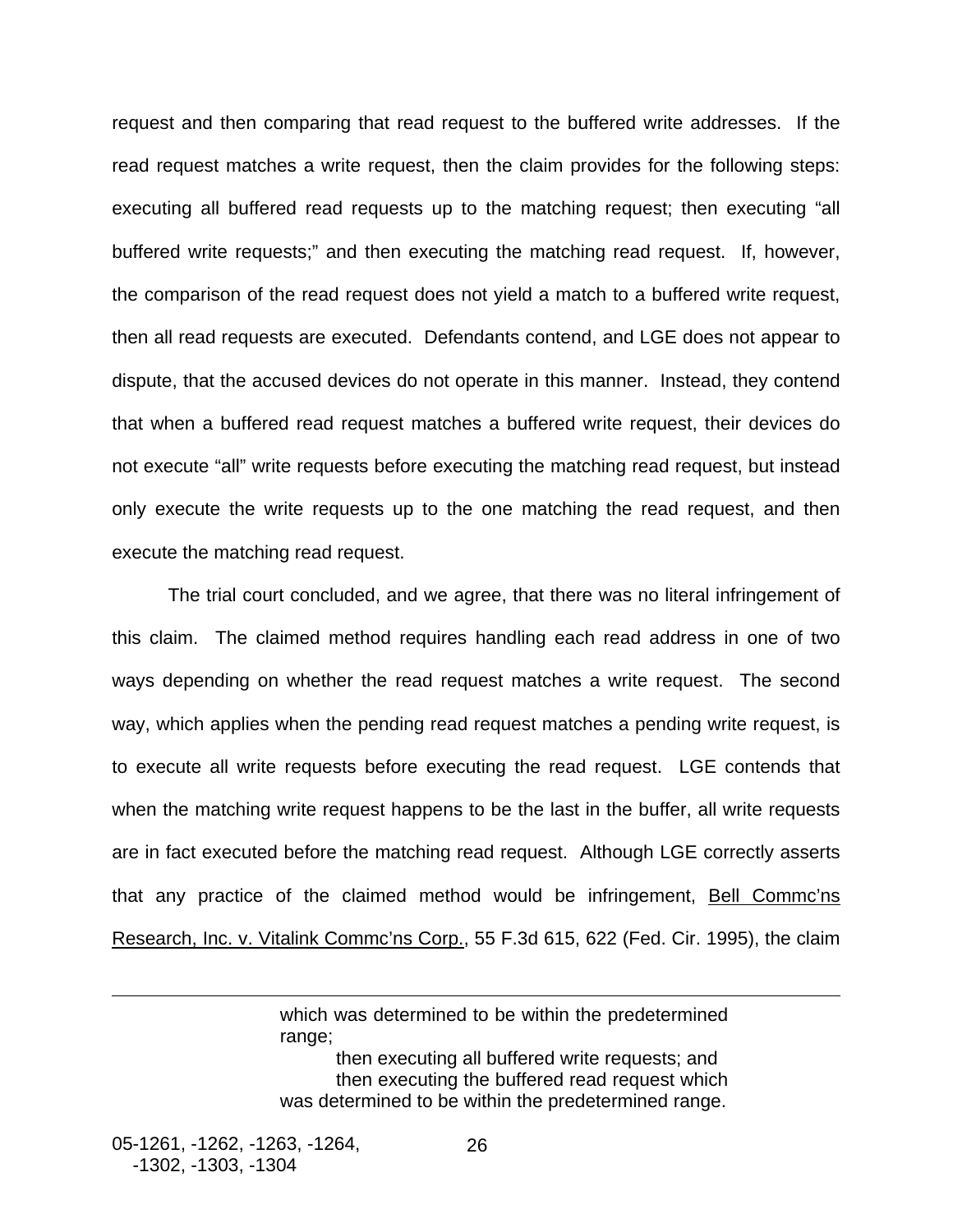must be considered in its entirety. Here, the claim requires each read request to be compared with the buffered write requests, and then one of two alternatives be followed. Because the claim was drafted with this limitation, the fact that the accused device occasionally operates in such a manner does not amount to literal infringement of claim 7. For infringement to be found, the claim requires the accused device to operate in this manner in response to "each" read request.

The trial court also found, as a matter of law, that there was no infringement under the doctrine of equivalents. In doing so, it rejected LGE's argument that performing all of the write requests up to (and including) the one matching the read request is an insubstantial difference from the claim limitation of performing all write requests before executing the incoming read request. The trial court reasoned that LGE's equivalence theory would vitiate the claim limitation of performing "all" write requests before an incoming read request matching a write request.

The doctrine of equivalents operates under the "all limitations rule," whereby "equivalence [is] assessed on a limitation-by-limitation basis, as opposed to from the perspective of the invention as a whole." Freedman Seating Co. v. Am. Seating Co., 420 F.3d 1350, 1358 (Fed. Cir. 2005) (citing Warner-Jenkinson Co. v. Hilton Davis Chem. Co., 520 U.S. 17, 29 (1997)). This doctrine, by its very nature, extends beyond the patent's literal claim scope, because otherwise a finding of no literal infringement would be a foreordained conclusion of no infringement at all. Ethicon Endo-Surgery v. U.S. Surgical Corp., 149 F.3d 1309, 1317 (Fed. Cir. 1998). At the same time, however, "[i]f our case law on the doctrine of equivalents makes anything clear, it is that all claim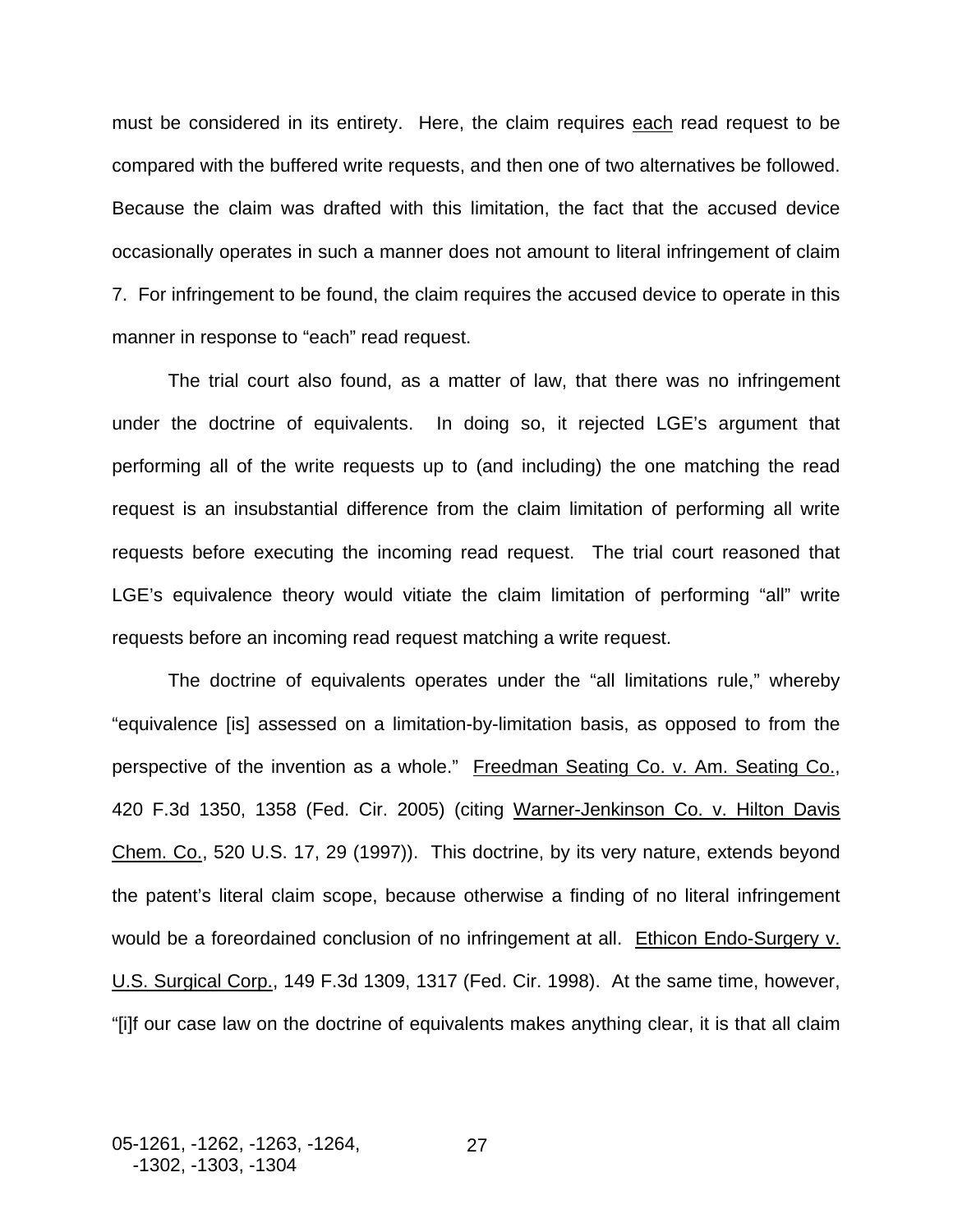limitations are not entitled to an equal scope of equivalents." Moore U.S.A., Inc. v. Standard Register Co., 229 F.3d 1091, 1106 (Fed. Cir. 2000).

"There is no set formula for determining whether a finding of equivalence would vitiate a claim limitation, and thereby violate the all limitations rule. Rather, courts must consider the totality of the circumstances of each case and determine whether the alleged equivalent can be fairly characterized as an insubstantial change from the claimed subject matter without rendering the pertinent limitation meaningless." Freedman Seating Co., 420 F.3d at 1359 (citations omitted). LGE contends that performing some of the write requests is a permissible equivalent to performing all write requests, and that while performing no write requests may vitiate the claim language, performing some does not. As discussed above, there is inevitably a range of equivalents for performing all write requests, even if that range is narrow. See Ethicon Endo-Surgery, 149 F.3d at 1317. If substantially all or nearly all write requests are performed by the accused devices before each matching read request, then the doctrine of equivalents would be fully applicable without vitiating the claim language. Although such scope would be outside of the claim's literal scope, which is true in any doctrine of equivalents analysis, it would not be inconsistent with the language of the claim. Therefore, a genuine issue of material fact exists as to whether the accused device can function within the narrow range of equivalents that we have described above, and we vacate the trial court's grant of summary judgment of noninfringement on this ground.